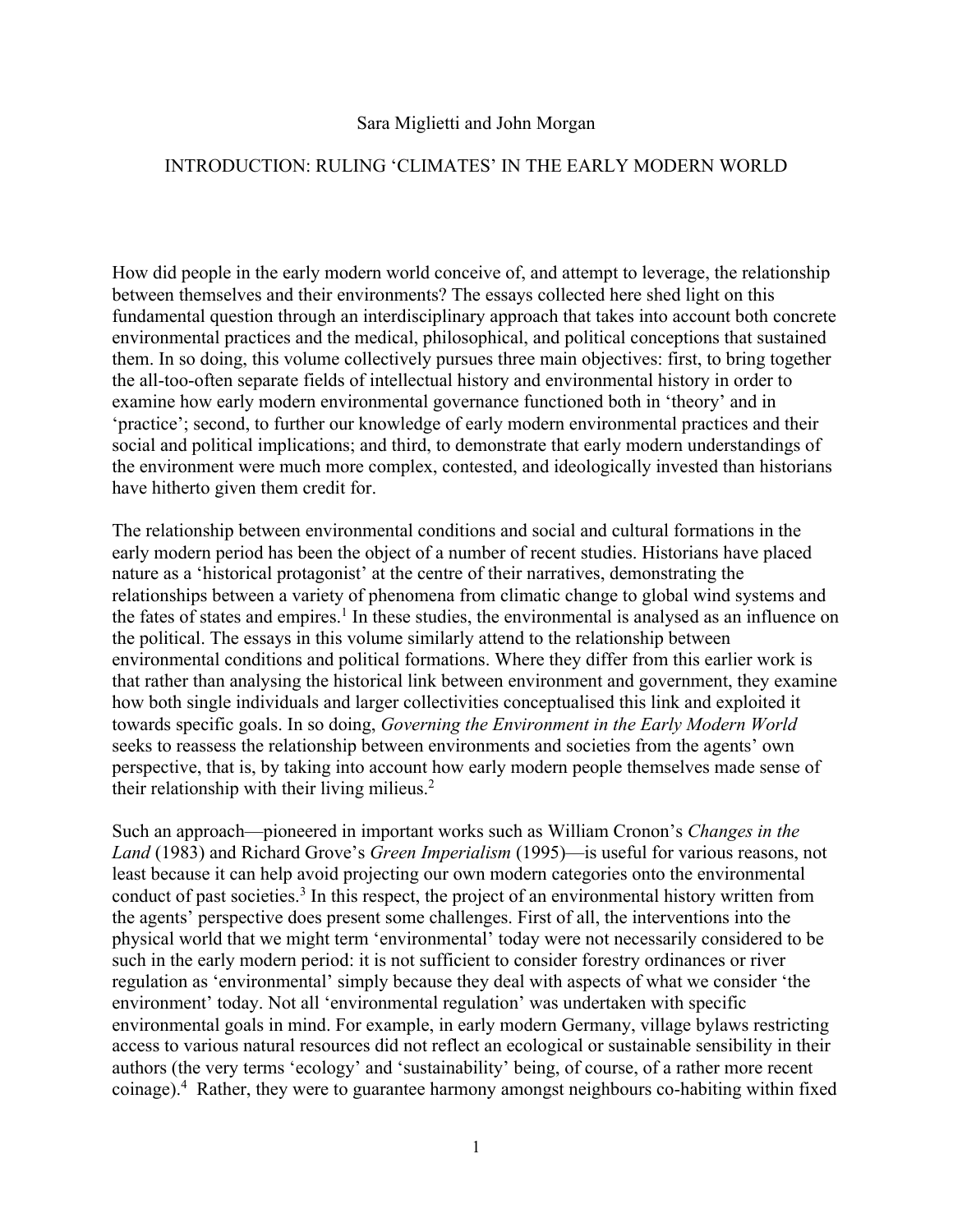biological limits; their function was overridingly social, rather than ecological in a modern sense.<sup>5</sup> Actions such as these are environmental only insofar as, to put it with one environmental historian, all our actions are environmental.<sup>6</sup> As historians we might then study the environmental consequences of, say, state forestry policy, but we would be wrong to see such policies as being particularly preoccupied with an 'environment' that is rooted in modern conceptions of ecology.

It is then crucial to understand what, exactly, was the environment over which early modern societies sought to govern—if one existed at all. The essays presented here engage with this core question in various ways. What emerges overall is that among early modern Europeans there was no single notion of 'the environment' as we conceptualise it today. While the term itself made its first appearance in European vernacular languages as early as the thirteenth century, $\frac{7}{1}$  it was long before it came to be used in the sense that we most frequently attach to it today—namely that of 'a set of interdependencies between Earth, animals, plants, climate and humans' that can be studied on either a local or a global scale. In Philemon Holland's 1603 translation of Plutarch's *Moralia*, the term is used alongside the English neologism 'circumplexion' (an encompassing of one thing by another) to translate the Greek *perieleusis* within a discussion of magnetic attraction that bears little connection to modern 'environments'.8

It is true that, at various times before the modern age, other terms were occasionally employed to refer to the ensemble of physical factors—primarily, though not exclusively, natural—that formed the context for all human activity on earth. In his *Tetrabiblos*, written in the second century BC, the Greco-Egyptian geographer and astrologer Claudius Ptolemy spoke of the climatic conditions of a given region in terms of *ta tou periechontos katastēmata* (literally, 'the conditions of what is all around'). <sup>9</sup> But if Ptolemy's notion of *periechon* ('what is all around') may seem to come close to the modern meaning of 'environment', it did not quite cover the whole spectrum of physical factors that we now recognise as part of 'the environment'. Ptolemy was primarily interested in temperature and humidity, in keeping with Greek physics and meteorology which were based on interactions between four fundamental elements or qualities: hot, cold, moistness, and dryness. He was also interested in astral influences, which he saw as the 'general causes' producing climatic diversity on earth as well as affecting human character and behaviour.<sup>10</sup> He was far less interested in examining the role that landscape features such as mountains or hills, soil quality, and the presence of running or standing waters played in shaping the climatic profile of a given place and its effects on local residents—although he did recognise at one point that 'even within the regions that in general are reckoned as hot, cold, or temperate, certain localities and countries have special peculiarities of excess or deficiency by reason of their situation, height, lowness, or adjacency'.<sup>11</sup>

Ptolemy's astro-meteorological ethnology, which featured a rough division of the inhabited world into four quarters dominated by different combinations of elemental qualities and astral influences (including those of the sun and the moon), would long remain an authoritative model for conceptualising environmental conditions and their effects on humans.<sup>12</sup> It was not, however, the only model available. In antiquity as in the early modern period, a range of different concepts were mobilised to describe the essential physical characteristics of a defined place, also with respect to their effects on local human populations. While a strand of early modern geographical thought looked back to classical theories of *klima* (literally 'slope' or 'inclination') to develop a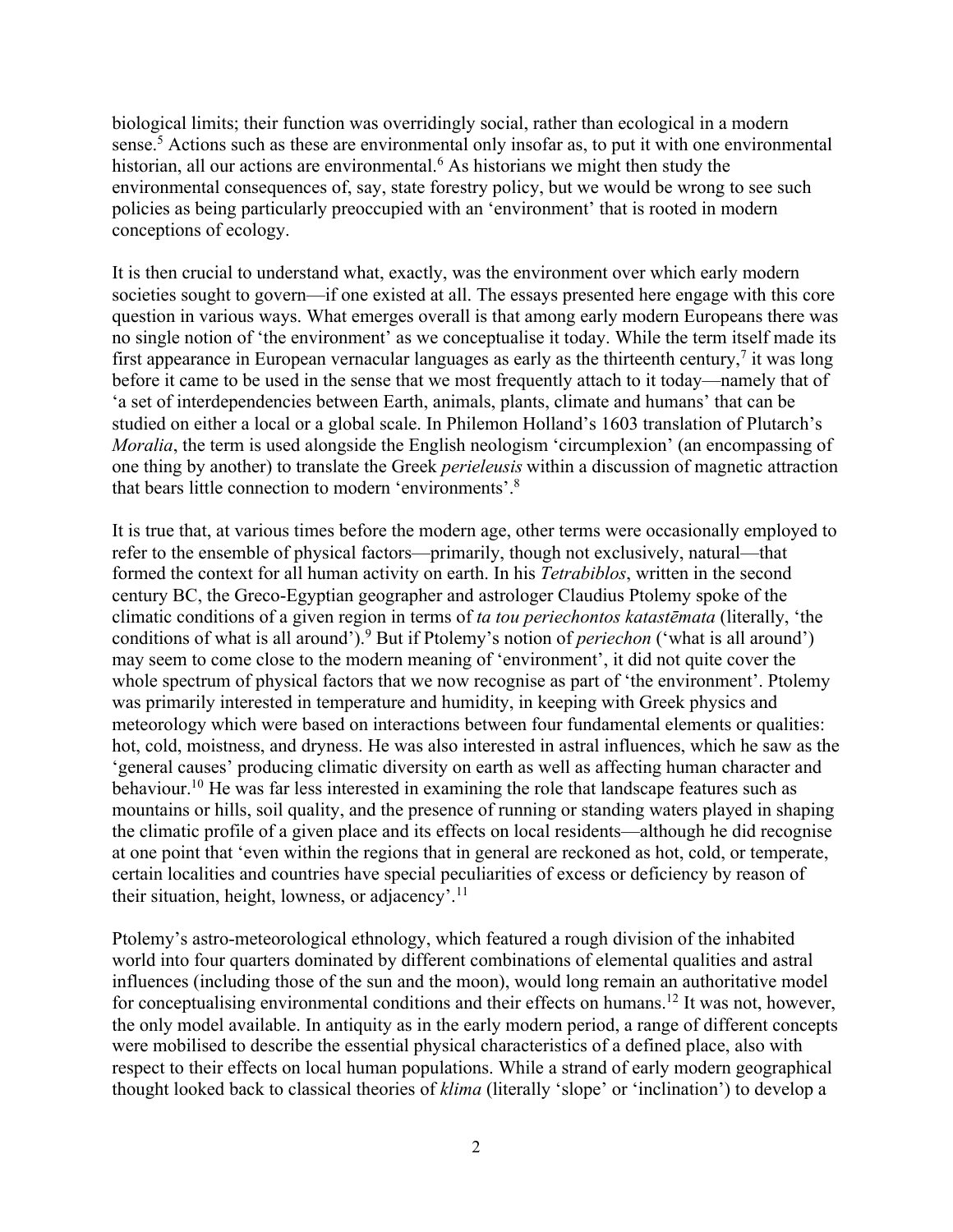tripartite view of the world as comprised of a hot zone, a cold zone, and a temperate zone in between,<sup>13</sup> other traditions similarly arising from classical antiquity worked in concert, and occasionally interfered, with this latitude-based outlook. For instance, the Hippocratic vocabulary of 'airs, waters, and places', which permeates early modern descriptions of urban and rural areas, draws attention to both meteorological factors (such as wind and rainfall) and specific landscape features (such as marshes, rivers, and mountains) as crucial components of what we would now call the 'climate' of a place and its overall ecological profile.<sup>14</sup>

Latitude, weather, air quality, and landscape features were thus seen as distinct, and not always necessarily interrelated, aspects of the physical milieus that human beings inhabited. Today we tend to bundle these concepts together and dub the result 'the environment'—a term that itself lacks a precise definition and is often imbued with shifting meanings depending on how and where it is used.<sup>15</sup> Early modern Europeans lacked such a unified concept of 'the environment'; their understandings of the physical world around them were irreducibly plural and varied greatly depending on the scale of the analysis and the explanatory model adopted.

While it is important to acknowledge such semantic gaps between modern and early modern notions of 'the environment', the term, we believe, can still be fruitfully applied to the study of early modern ideas and practices provided that we exercise some caution in utilising it. Throughout this collection, we propose to use the term 'environment' broadly to signify the spaces in which people lived and with which they engaged physically, intellectually, spiritually, and imaginatively. Following the insight of several recent commentators, we deem it especially important to understand the environment as the open-ended result of humanity's agency (be it creative or destructive, conscious or unconscious) rather than as a pre-existing given. Although we use the singular 'environment', it is important to recognise there is no single 'environment', instead there are many – always contextual and always historical. More particularly, we take 'the environment' to be the outcome of practices of 'environing' that produce environment*s* in the plural, that is, spaces 'where humans live and where humans have entered into a self-conscious relationship with their surroundings.'16 Encompassing both the cultural process whereby humans perceive and conceptualise environments in their imagination, and the physical process of 'placemaking' whereby they concretely transform and reshape them, the concept of 'environing' allows us to think at once about the ways in which people have altered the world around them and about 'the symbolic transformations which configure "the environment" as a space for human action.<sup>'17</sup> There is an essential subjectivity in the shorthand 'the environment' that the chapters in this volume reveal in a variety of historical contexts.

The notion of environing is particularly useful when thinking about the relationship between environments and political interpretation and action. By attending to the ways in which people have historically produced their environments, we must retain a multiple focus. Environments should be understood in terms of their physical actuality, the intentions of their many creators, and the representations of those who encountered them. Environments are 'nature made social', sometimes even directed and shaped by understandings of the social and 'created as a solution to problems felt in societies.'18 Because of this tight connection between environments and the societies that produce them, environmental discourse has often historically been bound up with the pursuit of particular social policies or political ideologies. The early modern period is no exception, and the way in which environmental theories have from time to time been bent to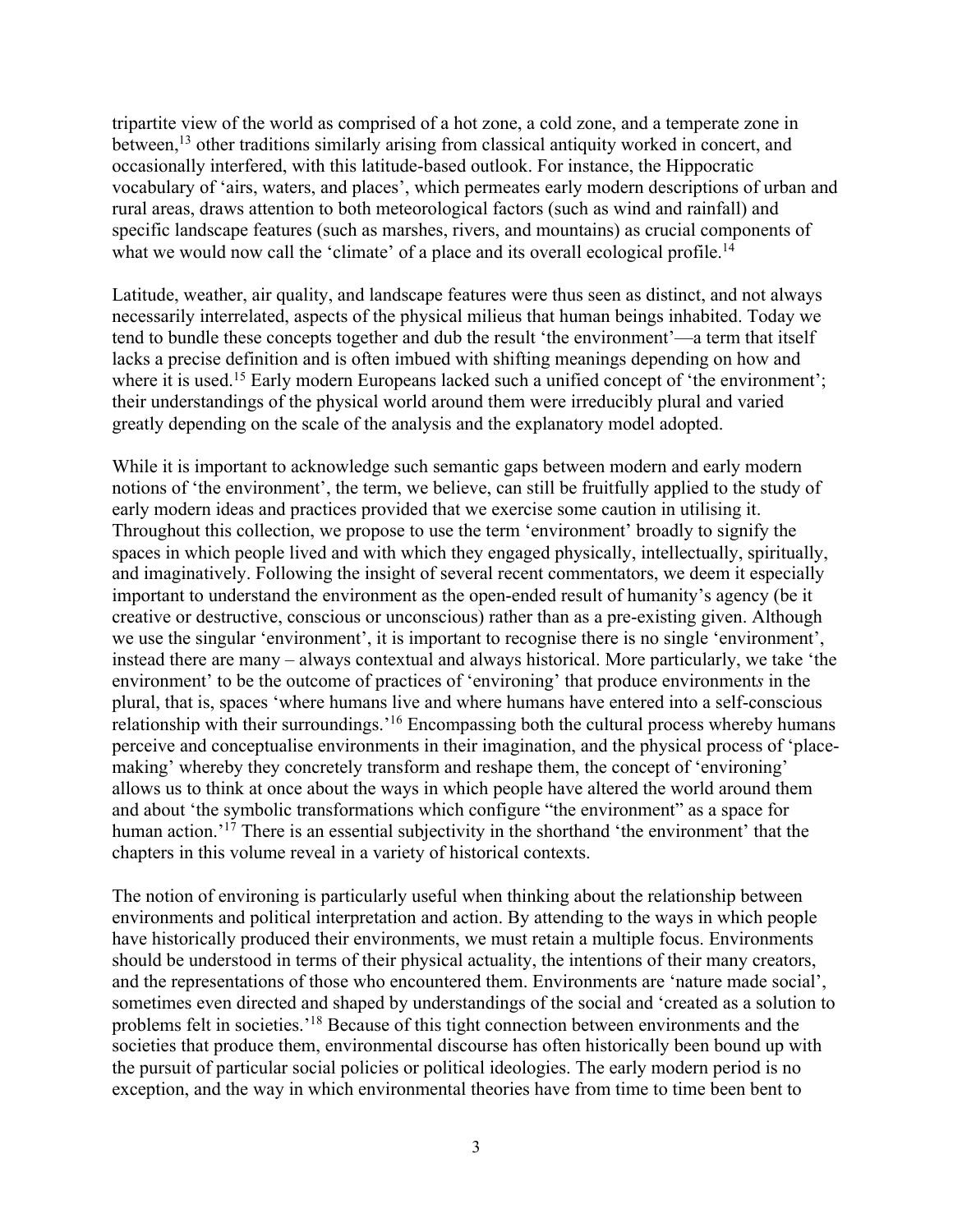serve ideological and political agendas is at the centre of several contributions in this collection, including those of Dodsworth, Morera, and Zilberstein which explore the issue over a broad chronological and geographical span. Other chapters in this volume address various aspects of early modern environings in relation to social and political practice, discussing attempts to control and manipulate the physical world, the motives behind these interventions, and how people interpreted the ways in which the physical might or might not manifest the political.

As products of a dynamic relationship between humans and nature, environments are to be understood as objects that are at once physical and cultural—at once given and constantly (re- )created. Environments, that is, are as much *inside* culture as *outside* of it, in that they constitute a precondition for all human experience as well as an ever-changing effect of it. In light of this fact, we believe that the joint study of environmental practices and ideas in context can provide a fresh approach to the environmental history of the early modern period.<sup>19</sup> The essays in this volume offers a few examples of how such an approach can be fruitfully applied to various geographical and historical contexts, including France, England, and the colonial Atlantic.

If environments can be interrogated as dynamic relationships between people and the world around them, the cultural constructions that sustain historical understandings of this relationship are then equally plausibly understood and interrogated as environmental. Whilst this volume deals with explicit attitudes and actions towards the environment, its aim is not to limit environmentally-informed analyses of early modern politics to explicit statements of environmental ideas more generally. Other histories remain to be written that uncover the unspoken, assumed and implicit environmental values on which aspects of early modern politics and statecraft rested.

## **Environmental influence, environmental governance, and climate change**

Among the long-standing cultural constructions that early modern Europeans could draw upon to make sense of the relationship between themselves and their environments is a corpus of doctrines of ancient Greek origins, often known as 'climate theories' or 'theories of climatic influence'.<sup>20</sup> Though common in scholarly usage, such terms should be employed with a certain caution when referring to a period when modern scientific climatology did not yet exist, the causes of climatic diversity and heat distribution on earth were not yet clarified, and the word 'climate' itself still largely retained the technical cosmographic meaning of the Greek term *klima*  from which it derived, instead of being used in the modern meteorological sense.<sup>21</sup> 'Climate theory' is, in fact, a modern label, retrospectively imposed by scholars upon a diverse range of doctrines of environmental influence that were first advanced in classical Greece and then handed down to early modern Europe through a complex tradition.<sup>22</sup> Such doctrines ascribed a fundamental role to a number of environmental factors such as landscape, weather, and the stars in shaping the physical, mental, and moral constitution of human beings. From Hippocrates to Montesquieu, theorists working in this tradition construed such factors as major determinants of both individual and collective identity: it was primarily because of their different milieus— these theorists argued—that northern nations were rash, gluttonous, and skilled for all sorts of handicrafts, while people from hot places were prudent, vengeful, and adept to the speculative sciences.<sup>23</sup> Knowing the environmental components of 'national character' was thus of the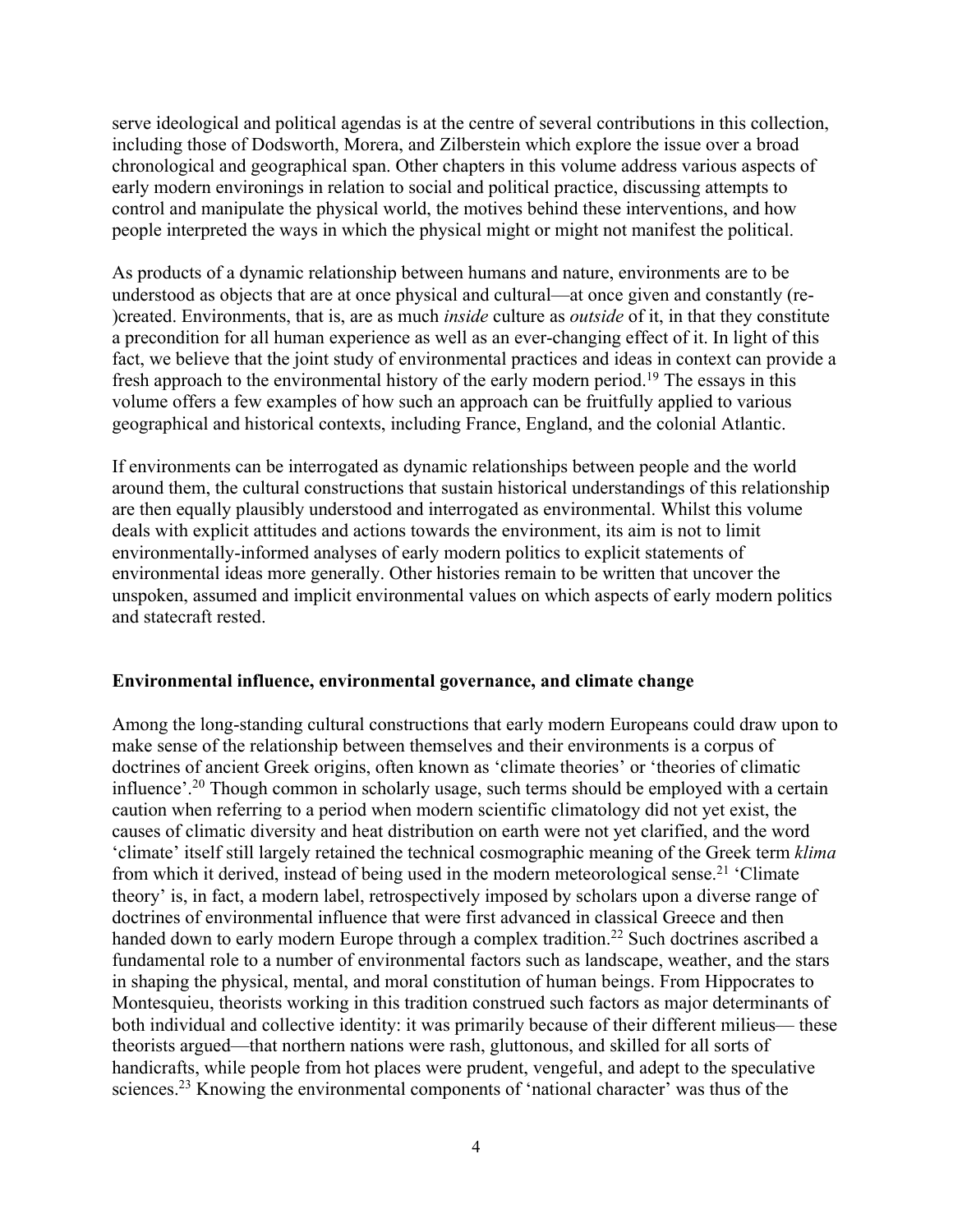utmost importance for understanding why certain peoples behaved in certain ways, how they should be governed (or how they could be conquered), and what was required to reform their character and conduct. As Jean Bodin argued in his 1576 *République*, effective statecraft implies 'accommodating' laws, policies, and political regimes to the environmental conditions of each particular country.24

As several chapters in this volume show, the link between environment and government was frequently somatic, that is, operated by (culturally-charged) understandings of the body—both individual bodies and the collective body of the nation (the 'body politic'). <sup>25</sup> If the environment was what people sought to influence or overcome, and people were what they sought influence over, then, as Rebecca Earle shows in her chapter, it was the body that they understood these influences to be working through. The significance of the relationship between the body, its environment, and order extended to the domestic realm. Sandra Cavallo and Tessa Storey have shown how ensuring 'good' airs in the domestic environment was a form of 'corporeal management' designed to promote good health.<sup>26</sup> Similar remarks have been made for urban spaces, increasingly subject in the early modern period to air and water pollution that contemporary residents often perceived as a danger for their physical and spiritual wellbeing.<sup>27</sup> In rural areas, the constitution of soils was linked to the character of local populations: soils were widely believed to be composed in the same way as human bodies, that is from combinations of four fundamental qualities, hot and dry or cold and moist, and to become 'out of heart' should these qualities become imbalanced.28 Correspondingly, the drainage of the English fenland was claimed, by one anonymous poet, to have remarkable physical and moral effects on the humoural complexion of the fenlanders:

When with the change of Elements, suddenly There shall a change of Men and Manners be; Hearts, thick and tough as Hydes, shall feel Remorse, And Souls of Sedge shall understand Discourse, New hands shall learn to Work, forget to Steal, New leggs shall go to Church, new knees shall kneel.<sup>29</sup>

In the sixteenth and seventeenth centuries, 'climate theory' preoccupied, among others, physicians, natural philosophers, geographers and cosmographers, religious missionaries, diplomats, and political theorists. From the latter half of the seventeenth century onwards, the wealth of knowledge collected through centuries of reflection on this matter was carefully vetted, classified, and digested in light of rising scientific epistemologies, ultimately coming to inform actual practices and policies on an unprecedented scale. In an age of growing concern of nation states with the strength and prosperity of their populations, 'climate theory' indeed provided a long-standing, authoritative body of conceptual tools to think about national improvement, in both quantitative (e.g., demographic growth, increased productivity) and qualitative terms (e.g., physical health, military prowess, moral and civil conduct, intellectual skills).30 It is therefore hardly surprising that European thinkers and policy-makers would grow increasingly interested in exploring the dynamics of environmental influence and in developing strategies for coping with it. Diet, geographical mobility, and environmental engineering were among the most common 'ways of coping' with environmental influence theorised and practised throughout the early modern centuries, with environmental engineering rising to an ever-greater importance as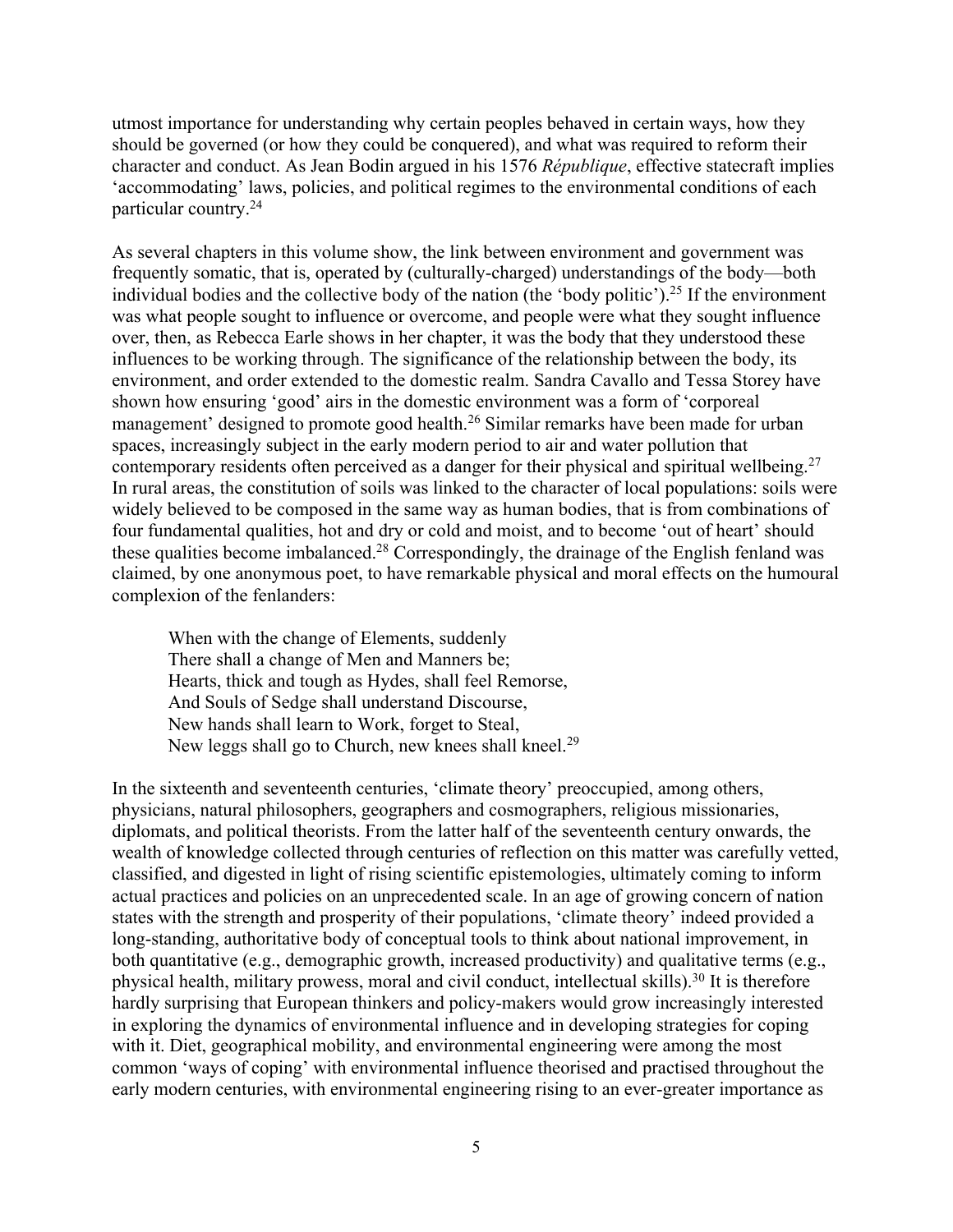we move through the period.<sup>31</sup> Several chapters in this volume reconstruct this history through case studies of early modern France, England, and the Americas from the early sixteenth to the early nineteenth century, thus shedding light on the considerable changes that occurred over this time span (see Earle, Spavin, Morera, Carlson). By the end of the period under consideration, we find traces of a remarkable paradigm shift in Jean-Baptiste Moheau's *Recherches et considérations sur la population de France* (Paris 1778), where environmental influence is turned from a threatening, unmasterable force into a manageable tool of bio-political governance:

It is up to the government to change the air temperature and to improve the climate; a direction given to stagnant water, forests planted or burnt down, mountains destroyed by time or by the continual cultivation of their surface, create a new soil and a new climate. [...] If the unknown principle that forms the character and the mind is the outcome of the climate, the regime, the customs, and the habit of certain actions, we can say that sovereigns […] govern the physical and moral existence of their subjects. Perhaps one day we will be able to call on these means to give whatever hue we wish to morality and the national spirit.<sup>32</sup>

Moheau's words point to an important development in the historical understanding of climate. Classic theories of environmental influence had posited a link between national character and environmental conditions, naturally prompting the idea that by controlling not only space but place—namely, the physical landscape of a country and its peculiar set of environmental influences—one could also control those who inhabited it. The idea that humans could, to some extent, negotiate environmental influence by modifying their living milieus was an ancient one, which nourished a substantive literature on domestic economy, architecture, farming, and landscaping. The scale and significance of such transformations, however, was usually considered to be rather small. Very few believed that human agency could go so far as to permanently change the climate of a whole region. The situation changed dramatically in the early modern period, when the traditional view of climate as fixed and unalterable came to be replaced by one of climate as the shifting outcome of land-use patterns and other forms of human environmental agency. This conceptual revolution happened gradually and was not without complexity or resistance; yet although it would be mistaken to read too much continuity into the long genealogy of modern notions of anthropogenic climate change (studied by Zilberstein in this collection), it is indeed in this direction that early modern theories appear to have been moving. <sup>33</sup> Both environment and climate thus became increasingly politicised notions as they were placed at the centre of new power technologies that sought to govern people indirectly by manipulating their living milieus.<sup>34</sup> While the emergence of 'mesopolitics'—the art of governing (through) the milieu—is often traced back to the post-Enlightenment period,<sup>35</sup> the essays in this volume show that the origins of this new form of political rationality are actually to be sought in sixteenth- and seventeenth-century theories of environmental influence and the governmental practices to which they gave rise.36

Drawing attention to the various ways in which 'climate theories' were mobilised in the early modern world in order to inspire, support, or justify such practices, the present collection sheds light on questions that have thus far remained in the margin of environmental historical studies: in a time in which the environment was thought to shape the physical, mental, and moral makeup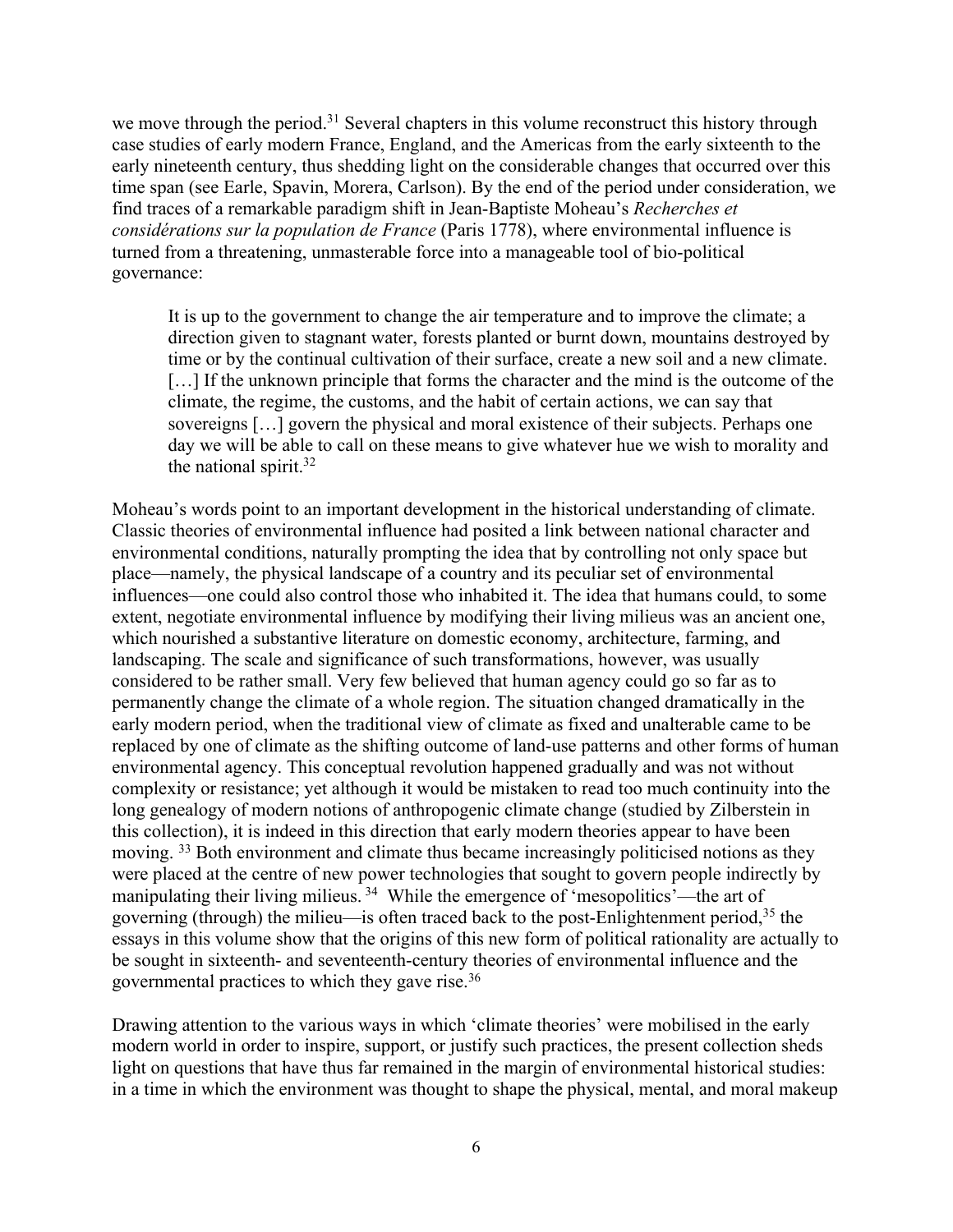of human beings, how was the relationship between environment and government conceptualised and exploited in specific historical and geographical contexts? How exactly was the environment thought to 'rule' over humans, and how did humans come to claim for themselves the power to 'rule' over the environment in turn? How and when did Europeans begin to conceptualise this power in 'mesopolitical' terms, as a means of governing humans *through* their climates and living milieus?

In order to answer these questions, the chapters in this volume bring together a diverse range of sources from landmark works of 'climate theory' (such as Jean Bodin's aforementioned *République*) to local administrative records, court proceedings, and radical political texts, all of which provide a stronger grasp of the various ways in which people understood and negotiated their relationship to their environments.<sup>37</sup> In using these documents to access a level of early modern environmental mentalities that tends to remain peripheral to intellectual histories of environmental thought, we follow Peter Coates's remark that understandings of the natural world can be engendered as much through labour and affective relationships in and with the environment as through the 'trickle down' of Big Ideas.<sup>38</sup> In an age in which agriculture and manual labour were central to everyday life, 'bodily knowledge' as much as scholarly knowledge played an important role in shaping the perception and understanding of one's environment.<sup>39</sup> Examining how 'learned' environmental discourse differed from, but also interacted with, 'popular' understandings of the relationship between people and their environments is crucial for a fuller appreciation of early modern environmental ideas and their practical applications in various specific contexts.

This approach also sheds light on the different pace at which environmental ideas and environmental practices evolved, with practice sometimes leading developments in theory and sometimes following in their wake. The early modern period was a time of rapid intellectual change on many fronts, with critical breakthroughs in disciplines such as medicine, astronomy, and 'natural philosophy', as the natural sciences were then called.<sup>40</sup> However, the pace of these transformations did not always coincide exactly with the pace at which their effects began to be felt more broadly in the cultural and practical life of European societies. As the long histories of 'defeated' scientific paradigms such as astrology and humoural medicine (on which see Earle and Carlson in this volume) demonstrate, it often takes time for novel ideas to gain wide acceptance, dispel old paradigms, and filter down into actual practice.<sup>41</sup> Quite frequently, intellectual change comes not in the form of conceptual revolutions but in that of traditional theories that are adapted and transformed as they are used (and misused, and abused) in real-life contexts. 'Learned' and 'popular' environmental discourses should therefore be studied together if we intend to clarify not only the ways in which environmental theory and environmental practice interacted in the early modern period, but also how environmental theories themselves evolved.

The transition from theory to actual policy often involved the identification of certain aspects of particular environments as problematic. The increased identification of environmental 'problems' is indicative of the new governmental approach to the environment in this period: in nature there are no 'problems', they exist only in environments, which themselves have been environed—that is, physically and culturally inhabited—by man.<sup>42</sup> Several essays in this volume show how aspects of these environments were 'rendered thinkable in such a way as to be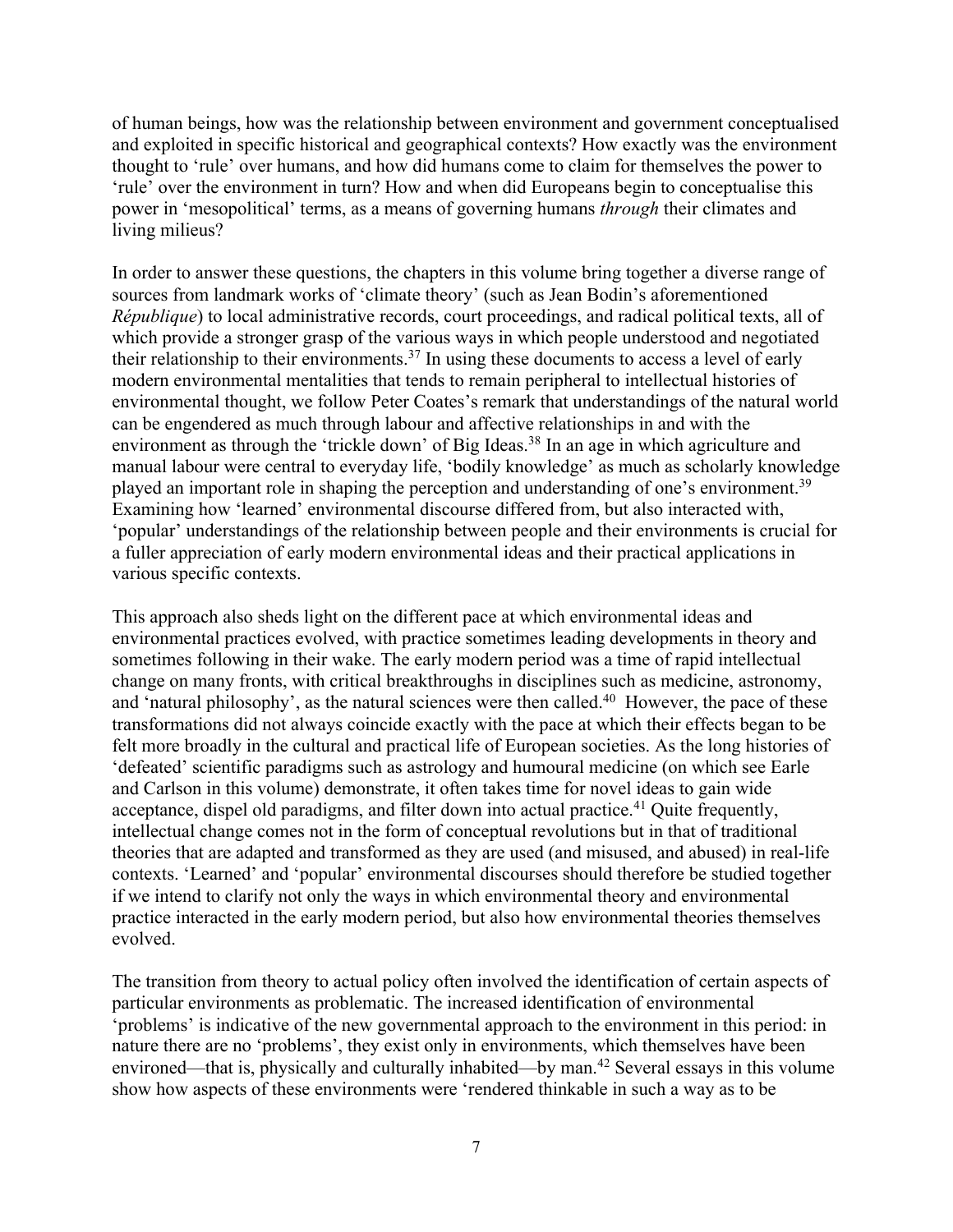practicable or operable' by early modern political actors.<sup>43</sup> From the sixteenth century onwards, the early modern period witnessed an unprecedented degree of intervention into, and engineering of, the physical world for economic and political gain. Dramatic landscape transformation took place across much of Europe and the colonised world throughout this period, as new rivers were cut, swamps drained, land reclaimed, forests cleared, land irrigated, and commons enclosed. Some of these transformations have been studied from social, cultural, and legal perspectives, but their scientific and intellectual foundations still warrant further examination. For instance, the process of drainage and enclosure in England has generated a significant amount of scholarship that has focussed on the economic rights enjoyed and then lost by commoners, and the concomitant political and cultural foment that accompanied this transformation.<sup>44</sup> The most innovative studies have considered the eco-legal aspects of enclosure and have characterised the double-quickset black and white thorn hedgerows used by enclosers as a kind of 'organic barbed wire'.<sup>45</sup> Early modern landscapes in general were inscribed with new legal topographies that reshaped how the environment was experienced. The essays in this collection shed light on the cultural and scientific premises of these practical transformations as well as on the repercussions that the latter had on further scientific change.

Deliberate, large-scale landscape change was nothing new; many of these trends had historical precedent in both the immediate and distant past. The medieval centuries witnessed significant periods of deliberate landscape change, some of which was aimed at altering local environmental conditions. Religious houses had intervened in their environments for spiritual and territorial reasons for centuries. Attracted by the positive religious virtue attached to remoteness, early Christians sought out woods and wetlands to found their religious houses. The abbeys of Crowland and Glastonbury were founded after the drainage of large expanses of marshland undertaken as a religious exercise.<sup>46</sup> The inhabitants of Languedoc-Roussillon drained and subsequently irrigated wetlands in Montady to produce a landscape suitable of supporting arable farming in the thirteenth century.47 Urban communities throughout England had proved themselves watchful managers of water, waste, and smoke since the thirteenth century and continued these regulatory endeavours into the early modern period.<sup>48</sup>

Despite the scale of medieval landscape management and manipulation, that which was undertaken in the early modern period differed in both significance and degree. While religious motives remained an important source of legitimisation for landscape alteration schemes,<sup>49</sup> the early modern period also witnessed the emergence of new forms of environmental governance for politico-economical purposes. In England and France, the subject of Raphaël Morera's chapter, state-sanctioned drainage projects were undertaken throughout the seventeenth century in an attempt to improve the economic viability, climate, and governance of wetland areas. European monarchs strengthened the organisation of water management in the sixteenth century, empowering landowners to embank and defend flood-liable land through a series of legal reforms. Responding to increased population density and the more frequent incidence of disastrous fires, urban governments introduced fire regulations and building reforms in an attempt to manage one of the most profound threats to life in early modern towns.<sup>50</sup> Forestry became a central concern of European states, as they sought to protect a central natural resource of the 'wooden age': as the early seventeenth-century English commentator Arthur Standish surmised, 'no wood, no kingdome'.<sup>51</sup> On a smaller scale, farmers began to apply new intensive agricultural techniques that required more precise and frequent manipulation of their natural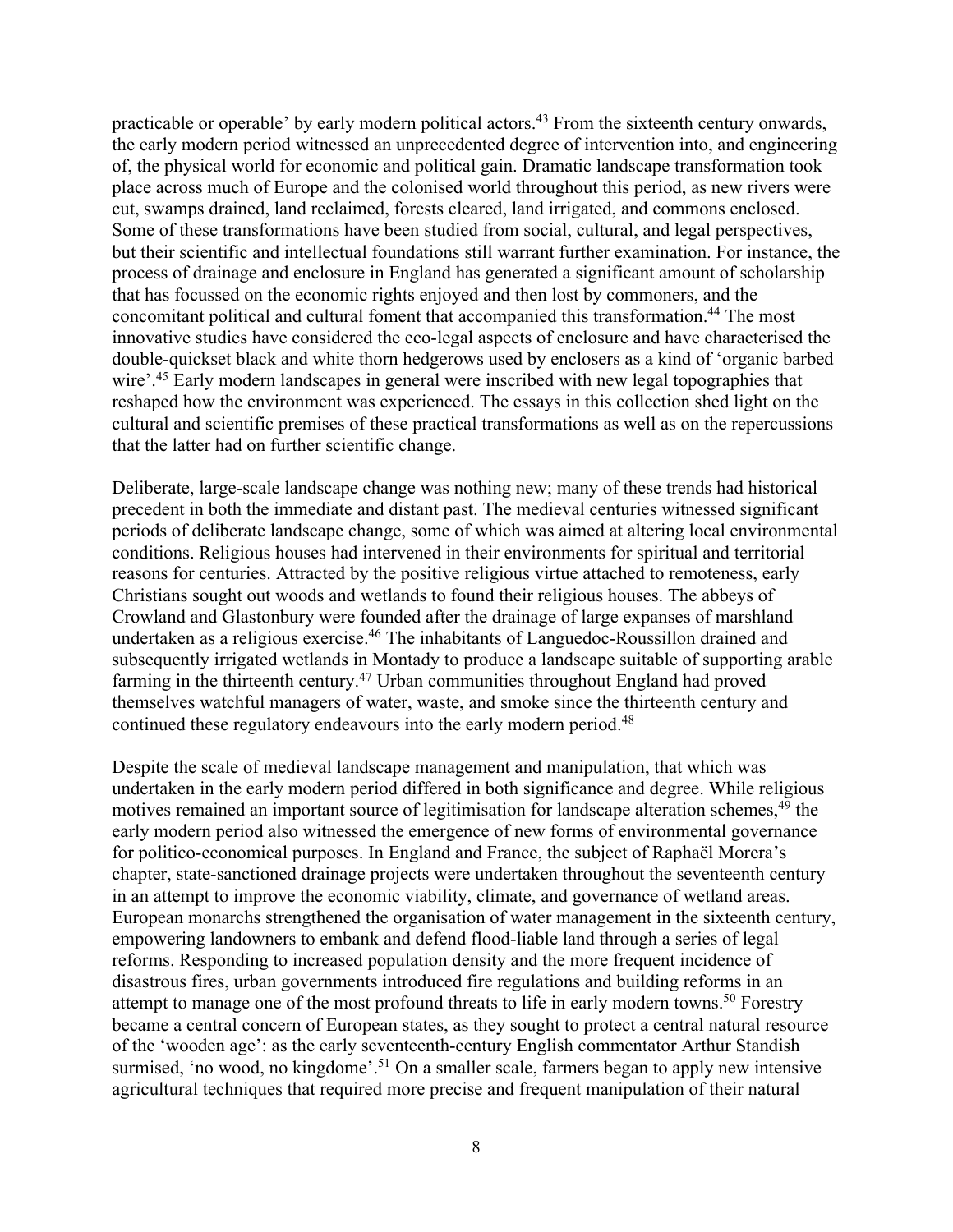resources. Water meadows, field-scale drainage and the embankment of intertidal land from the sea became increasingly common from the early seventeenth-century. Early modern governments and landowners became increasingly interested in the function and form of a variety of different ecologies and landscape types, and saw altering them as a viable way of influencing the populations over which they governed.

These new abilities and desires to control the physical world for gain were summed up in microcosm in the garden. Gardens based on geometric plans and containing species collected from across the world appeared across early modern Europe, including in Padua, Leiden, Oxford, and Paris. These gardens, according to Carolyn Merchant, 'symbolized both an improvement of nature through labour and an improvement of the human condition.'52 Cressy Dymock proposed a large-scale vision of the farm-as-garden in 1653, designing the layout of the 'little world' of the farm so as to keep people, plants, animals and water productive and under control.<sup>53</sup> With these changes, Dymock argued, England would no longer need to rely on other nations and stood to gain politically and economically from the consolidation and schematisation of its farmland.54 Contributions to this volume analyse large-scale environmental projects such as these in England, North America, South America, and France.

Frequently, practical and economic literature formed the most explicit link between environmental theory and political practice. The ideas of the natural philosophers and their predecessors are found in more concise, practical forms in writers with more immediately instrumental practical and political aims. In England, a vast literature of 'improvement' was generated by men who sought to derive specific material and political benefits through a variety of projects.55 In Germany, *Hausväterliteratur* considered similar methods by which estates might be more profitably disposed of through the patriarchal rule of the household, new stewardship practices, and the readoption of classical agricultural methods from writers such as Columella and Cato.56 Proponents of these new agricultural techniques wrote about them in moralistic tones that suggested, and sometimes directly claimed, that the character of peoples and nations would be improved through these works. In his *English Improver* (1649), Walter Blith urged Parliament to encourage improvement, as 'Mens spirits will be raised to such Experimenting of the Principles of Ingenuity, as that we may see this Kingdome soone raised to her utmost fruitfulnesse and greatest glory.'57 Blith's optimism was reflected in enabling legislation passed by governments seeking the advantages of improvement. In England, drainage acts in 1600 and 1649 referred to the 'great and inestimable benefite' arising to 'Bodies Politique [and] Corporate' from draining 'wastes' and common marshes, and later to the 'great advantage and strengthening of the Nation' that would come through drainage.<sup>58</sup> Such improvements were channelled through the body. In 1700, Timothy Nourse, a particularly enthusiastic improver, claimed that labouring on improvement works 'quickens Appetite, and contributes to Health and Strength of Body'.59

Such projects were not restricted to the so-called 'Old World'. As this collection shows, discussions spread across Europe and the wider world as to how to improve land and climate for human benefit. Encounters with entirely new contexts in colonial settings and changing local environments in Europe led to the reconsideration of long-held beliefs about the role of climate in upholding the social order, driving economies, and affecting public health. Everywhere European colonists went they observed and directed changes in local environments. In the 'New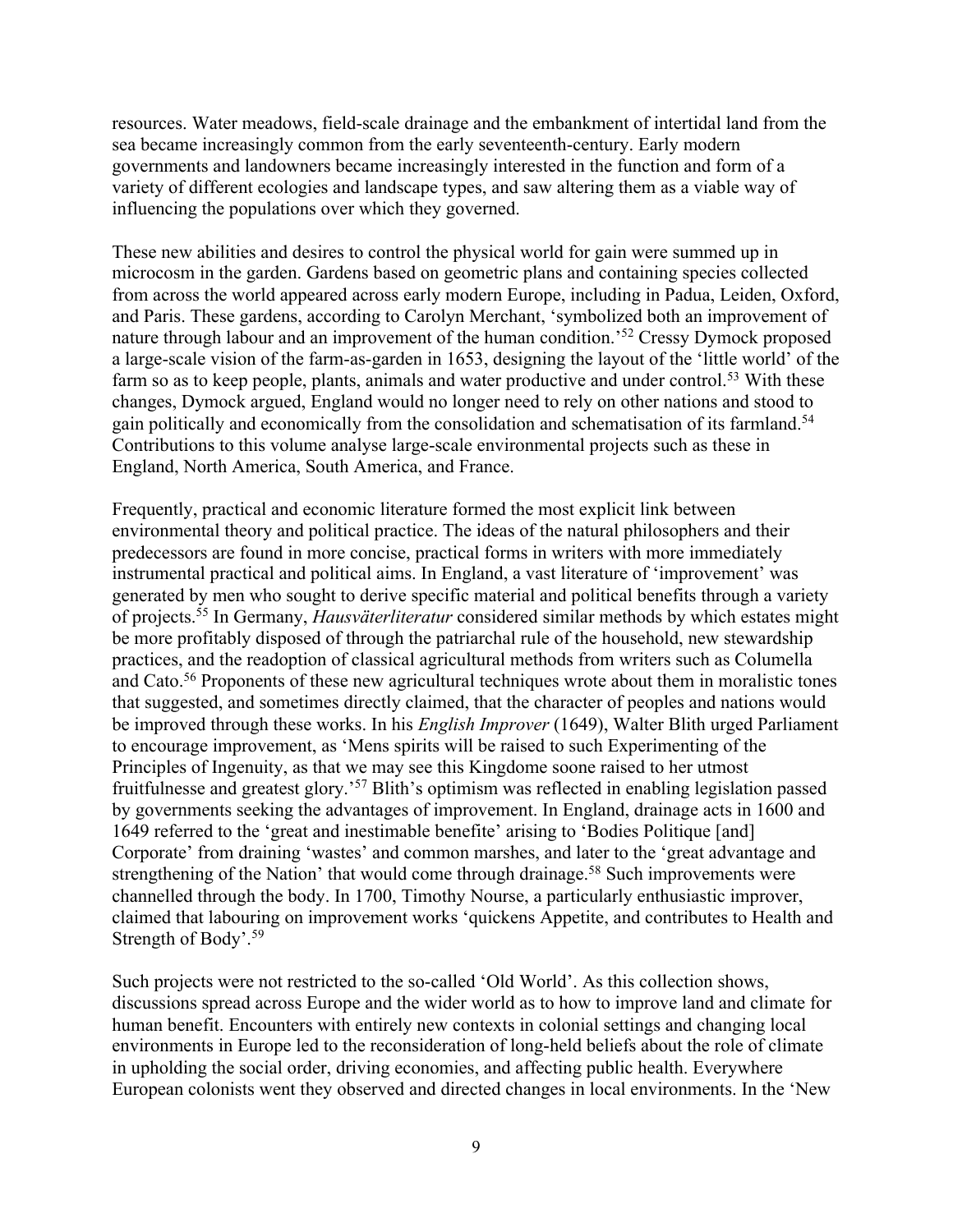World', colonists observed the rapid environmental changes that came with the extractive practices of colonial enterprises. Spanish colonists remarked on the changes they saw occurring in the new lands they encountered: in 1579 Diego de Esquivel noted that, since the arrival of the Spanish, the people of Chinantla had declined in numbers, reducing the ground under tillage and restricting their ability to clear jungle, leading to an increase in swamps, humidity, and ultimately ill health.<sup>60</sup> Colonial powers identified and attempted to solve environmental 'problems' they encountered in new lands: the Spanish undertook an enormous drainage enterprise to stop what they saw as problem flooding in colonial Mexico City, and in the Transkei region of what is now modern South Africa, changes Dutch settlers made to agricultural practices turned fire from a nutrient-cycling resource into a threat that required containing. <sup>61</sup> The problems colonial powers encountered were frequently solved with colonial knowledge and local expertise; in Mexico City the Spanish utilised indigenous hydraulic technology, and in Ottoman Egypt, Ottoman governors relied heavily on local expertise to manage irrigation.<sup>62</sup>

Whilst sixteenth and seventeenth-century colonial domination was characterised by extractive environmental activities, colonists shifted the focus of their control to a more reflexive style of environmental management in later centuries. During the eighteenth century, island colonies such as St Helena and Mauritius were subject to attempts to control the environment in response to the degradation colonial powers had inflicted throughout the later seventeenth century. On Mauritius, for example, French colonial governors sought to mitigate and reverse the impacts of the colonial slave-plantation economy through the imposition of conservationist measures aimed at regulating the cutting of wood and the flow of canals.<sup>63</sup> These few examples, and the papers on travel and colonialism, imperial science, and North American drainage in this volume (by Earle, Zilberstein, and Carlson, respectively), indicate that any comprehensive study of environmental governance across the early modern period requires a transnational perspective to fully understand how political engagements of the environment developed in the long term, under the influence of new ideas and new experiences.

## **Overview of the chapters**

The chapters in this volume go beyond Europe, but they do not go beyond Europeans. Nor does *Governing the Environment* cover Africa, Asia, Eastern Europe, the Middle East or Oceania. The omission of these areas is not due to their irrelevance. Important environmental histories of governance have already been written about some of these regions: Richard Grove's seminal *Green Imperialism* brought the activities of the English and Dutch East India Companies in Asia, the Caribbean and the Pacific and Indian Oceans to the centre of historical narratives about environment and government in the extra-European world.<sup>64</sup> Alan Mikhail and Sam White have set the agenda for Ottoman environmental history with two important books on water and state power and climate and rebellion in the early modern Ottoman empire.<sup>65</sup> Wenkai He has shown how the Qing state expanded its reach into local society by utilising a discourse of 'public goods' to intervene in non-state hydraulic projects.<sup>66</sup> The chapters assembled here proceed in a rough chronological order to address the interventions of the English, French, Spanish, Portuguese, and North Americans, both at home and abroad.

Rebecca Earle's chapter, on climate, travel, and colonialism in the early modern world, ties together several key themes running throughout the volume. Looking primarily at Spanish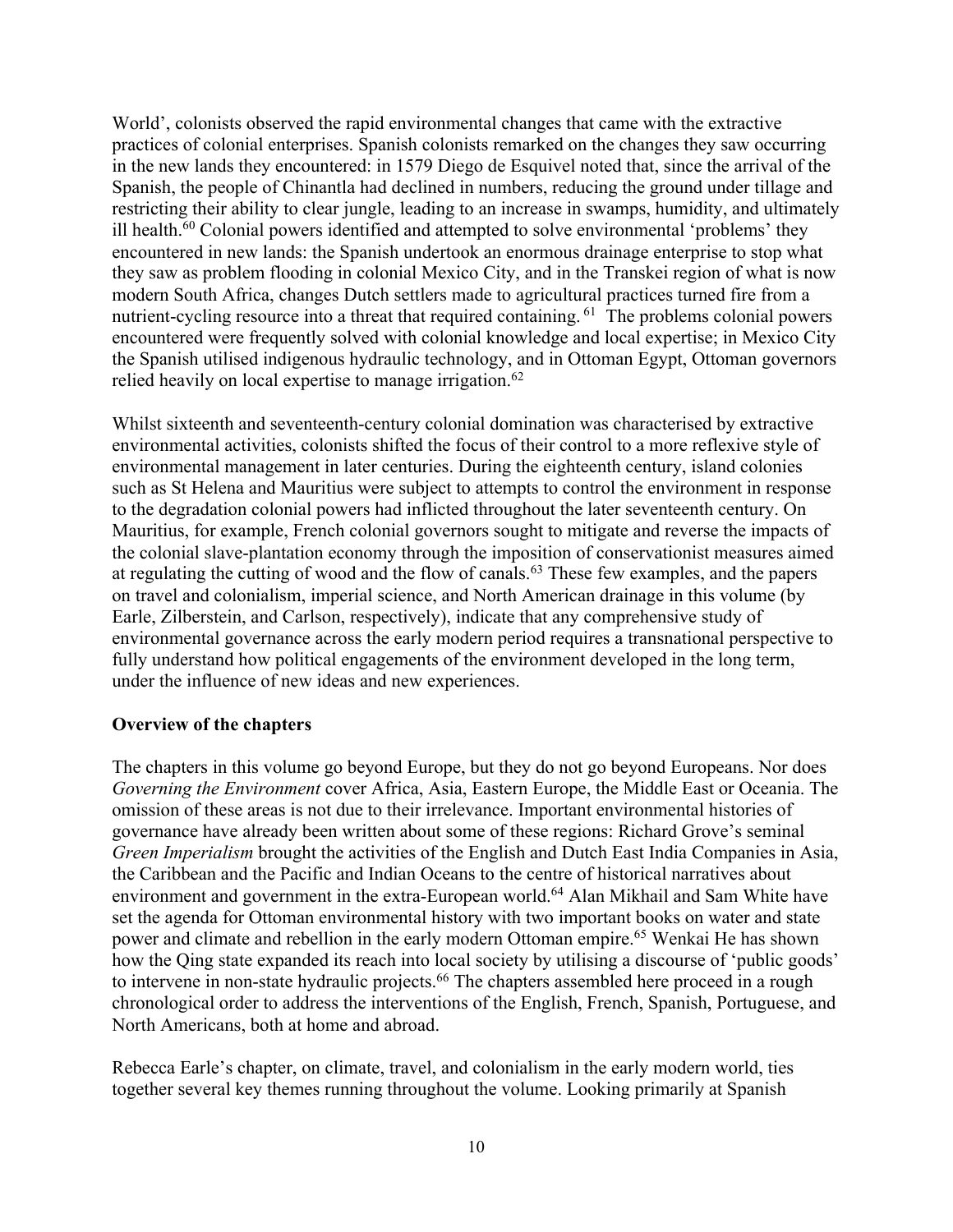American colonists, Earle asks, how did colonists understand and attempt to mitigate the effects of living in foreign and often unfamiliar environments? Earle finds that Spanish colonists interpreted the novelty of New World environments through classical humoural theory. Early modern travel writers warned potential voyagers of the dangers that new environments posed to the humoural balance of their bodies. As Earle's chapter shows, the body, as the medium through which environments worked on people, was a central concern in early modern environmental thought. Unfamiliar environments could have serious and debilitating impacts on both physical health and emotional state through the body's ill-suitedness to local climates, soils, and foods. Earle shows how temperament was affected by environments, and ultimately, how the fate of the Spanish colonial endeavour rested in some way on large-scale attempts to cope with new environments. More often than not this coping involved significant amounts of environmental change. Colonists imported basic old-world commodities like red wine, olive oil, and wheat in order to help their bodies cope with the upheaval. But they also began to make changes to the landscapes they inhabited, growing wheat, olives, and grapes. Thus quotidian aspects of European life became building blocks for Spanish life in the Americas. American environments needed to be able to reproduce European agriculture and European commodities in order to sustain a successful colony.

Richard Spavin's chapter addresses this relationship between governing regimes and their environments through a re-reading of Jean Bodin's *Six Books of Commonwealth*. In spite of Lucien Febvre's protestations in his *Geographical Introduction to History*, Bodin has been characterised as one of the clearest exponents of a crude kind of environmental determinism.<sup>67</sup> He has been enlisted, along with Montesquieu, as one of two proscriptive, deterministic, and classically-influenced bookends for early modern environmental thought.68 In Bodin, Spavin identifies the concept of 'ana*chor*ism'—of deliberate geographical inaccuracy—to reinterpret this legacy. Reading Bodin within the context of the religious and political turmoils of sixteenthcentury France, Spavin excavates several formulations of 'climate theory' from across Bodin's writings. By analysing the inconsistencies between Bodin's various formulations of the relationship between climate, geography, and human society, Spavin questions Bodin's legacy as an environmental determinist, and even as a climate theorist. Instead, Spavin argues, Bodin ought to be seen as creatively engaging a corpus of classical ideas at specific moments across the sixteenth century in constant intertextual dialogue with his own work and that of other writers. These intellectual and literary contexts enable us to see Bodin's use of 'climate theory' as less an endorsement of classical ideas and more a comment on contemporary France. By replacing Aristotelian 'hellenocentrism'—the belief that Greece had the optimum climate for an advanced civilisation—with his own 'gallocentrism', Bodin could explore the 'geographical errors' of French political and religious turmoil.

Raphaël Morera examines how Bodin's writings related to practical political projects in the seventeenth century. In his chapter on marshes as 'micro-climates', Morera traces how humoural and climatic theories found in Bodin other Renaissance authors were deployed in a number of drainage schemes on French marshlands. Morera shows how the French monarchy became increasingly interested in environmental regulation during the early modern period. Edicts and new legislation enabled the better administration and closer oversight of rivers, marshes, and forests. Marshes and wetlands in particular were seen as underexploited regions. Their supposedly bad airs and unenclosable, uncultivable landscapes were portrayed as wastelands,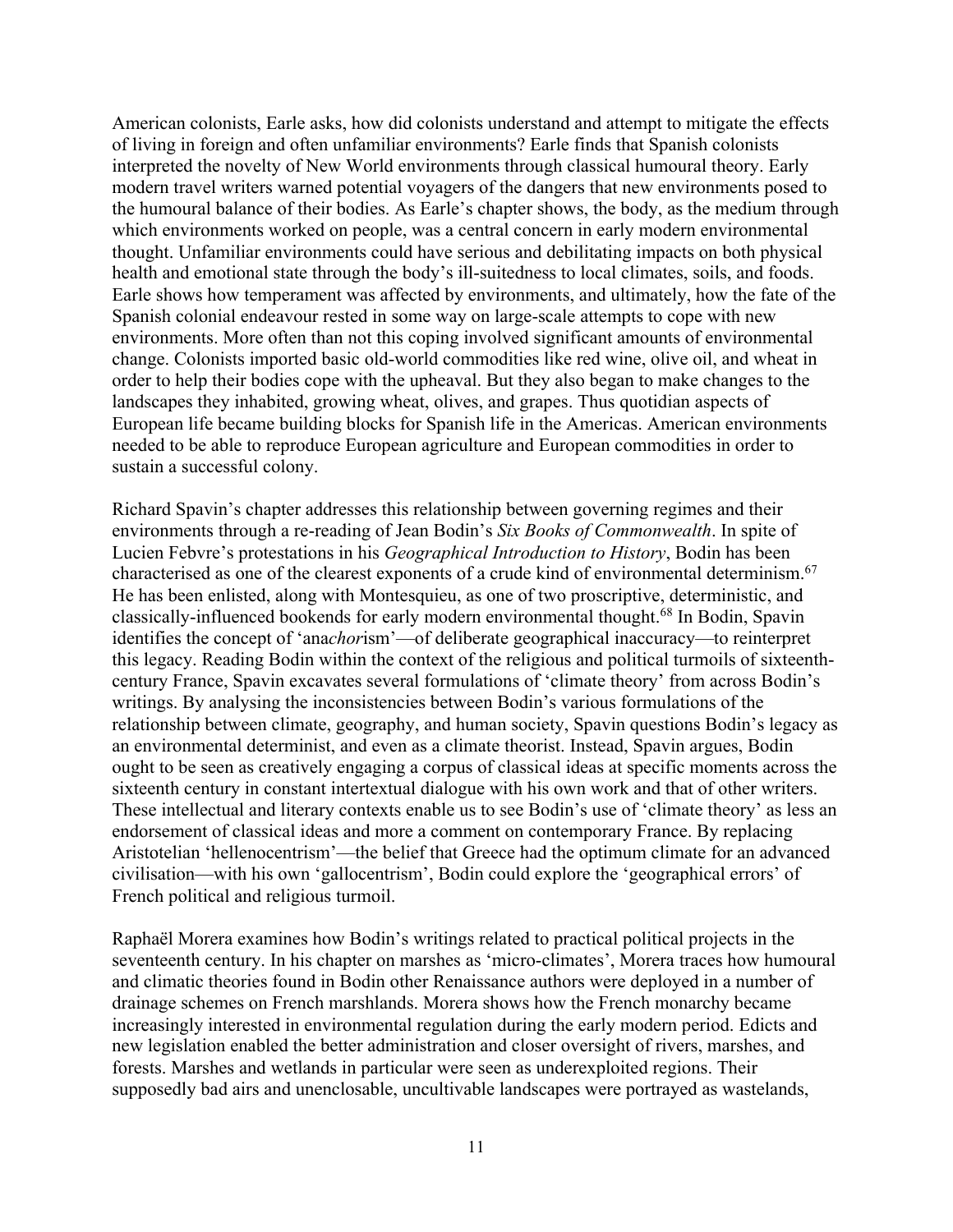and the people that inhabited them obstinately backward, economically unproductive, and politically ungovernable. As Morera shows, the monarchical impetus for drainage was then both economic and political: to drain was to gain productive land from unproductive waste, 'improve' the resident population, and extend the reach of government. Morera shows how local environmental conditions were dramatically changed at the behest of an expanding state, and in response to classically-inflected 'climate theories'. In seventeenth-century France, marshes were symbolically significant—uncultivated, unimproved land was a sign of a lack of civilisation and political order. Drainage, in the monarchical ideology described by Morera, served to integrate marginal areas within the broader polity by erasing climatic aberrations, and reconciling them with the 'true' French environment.

In her paper on north-east England's River Tyne, Leona Skelton also analyses the ideas and goals that lay beneath practical environmental management. Bringing new sources, and new voices, into the conversation about early modern environments, Skelton demonstrates how records from the archives of social history can be applied to further our understanding of early modern environmental management. Skelton uses the minutes of the Tyne River Court—which was appointed to regulate the Tyne estuary in 1613 by the river's official conservators, Newcastle Corporation—to reveal a long history of conservation and management of the River Tyne. Records of local administration remain under-exploited by early modern environmental historians. Medievalists have made good use of court records to reveal environmental histories of disease and urban farming, and in climatic reconstruction.<sup>69</sup> Yet most early modern historians have viewed courts and administrative bodies as social institutions pursuing social ends.<sup>70</sup> As Skelton demonstrates, they contain significant evidence of environmental attitudes, policies, and objectives. Looking at the regulations enforced on the Tyne between the mid-sixteenth and the nineteenth century, Skelton carefully reconstructs the changing ways in which administrators in Newcastle viewed and interacted with their naturally powerful river, on which they relied so heavily for their income. Skelton shows that through frequent, regular, and practical engagements with the Tyne, its conservators developed complex and empirically-grounded methods for controlling the impacts of external environmental phenomena and thus protecting the river, the economic heart of a city and a region.

In like manner to Skelton, Ashley Dodsworth takes up sources well-used by social and political historians—the writings of seventeenth-century English radical Gerard Winstanley—and asks how we might understand them as environmental in her chapter on the importance of land and labour to Winstanley's politics. As Donald Worster has shown, environmental history can be 'done' in any number of places, from the field to the factory, it just takes critical effort from us as historians to recognise the environmental.<sup>71</sup> Likewise, we can excavate the environmental from the sources we are most comfortable with as early modernists. In her contribution, Dodsworth provides an environmental re-reading of Winstanley's political writings. Focussing on the importance Winstanley attached to labour, Dodsworth shows that ownership of, access to, and cultivation of the land was integral to Winstanley's radical vision for England in the 1640s and 1650s. For Dodsworth, the key to Winstanley's thought is his understanding of governance as an embodied phenomenon: that it is acted and experienced through affective relationships with the physical environment. Labouring on land that was held privately, in an environment that was 'locked up', contributed to the subjugation of the English peasantry. For Winstanley, liberation would be achieved through a radical opening of natural resources, in which labour on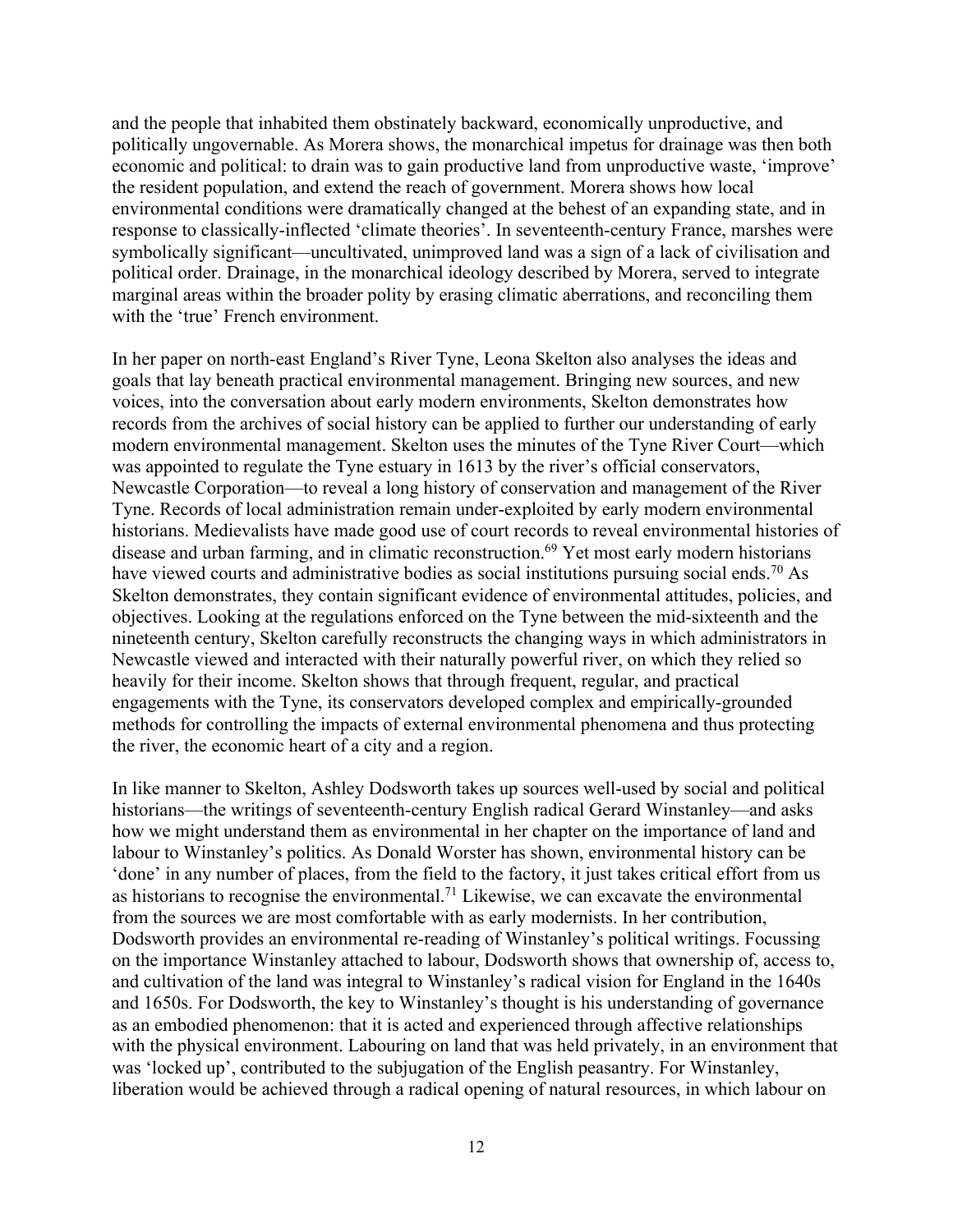free land was the only way to ensure a free and just society. By paying attention to the importance of labour and the transformation of 'waste' land, Dodsworth reveals the environmental – but by no means 'green' – aspects of Winstanley's thought.

William Cavert addresses another aspect of the relationship between environmental and political order in the early modern period. Analysing a number of responses to harsh winters and extreme cold in early modern England, Cavert reassesses the long-held historiographical assumption that in the 'enchanted', Divinely-malleable, and providential world of seventeenth-century England, changes in the weather were understood as judgements on the rulers of the day. Focussing on responses to the unusually cold winters of 1607/8 and 1684, Cavert's chapter nuances recent discussions of weather events as Divine portents and judgements on contemporary events by revealing a diversity of responses to harsh winters. Cavert shows that instead of inducing crises, freezing conditions provided opportunities for sociability, mirth and play at ice fairs, observation and discussion among newsletter correspondents (little of which was political), and moments of state formation rather than disintegration through opportunities for charity and relief-provision. This history of politically uncontentious hard winters is important. In an era in which environmental phenomena were invested with so many political meanings and interpretations, Cavert shows we cannot take such responses for granted. It is testament to the diversity of ideas about the role of the environment in social and political life that at moments in which we might expect the environment to play a starring role in explanations of politics, it is conspicuously absent. To invoke the relationship between environment and society was to make claims about the world that were frequently political in nature. The lack of politics attached to events we might see as prime for political interpretation de-couples early modern environmental thought from early modern political thought. Cavert's analysis helps us see that environmental influence was not taken as a given; those who invoked it were not necessarily parroting long-established commonplaces, they were doing intellectual work.

Anya Zilberstein looks at another instance of political readings of environmental phenomena in her chapter on the transmission of knowledge about glacial retreat in the scientific networks of Sir Joseph Banks. Banks, the most influential scientific patron in the English-speaking world, directed much of the scientific investments made across Britain's empire. From his position as head of the Royal Society, in the heart of the metropole, Banks corresponded with a wealth of scientific observers offering description and analysis of phenomena from across the world. In his various positions at the heart of the British state—the Colonial and Home Offices, the Admiralty, and the Board of Agriculture—Banks retained quite different interests. Zilberstein demonstrates how Banks' multiple public roles coalesced in his sponsorship of expeditions to the Arctic in search of a northwest passage. Responding to news about climatic change and a potentially thawing north-western shipping route, Banks jumped on unreliable and unverified scientific observations to justify a project that would be of great importance to the empire were a passage to be found. Zilberstein shows us not only an early example of the politicisation of climate science, but a clear example of the political nature of practices of environing. Banks' enthusiasm for the discovery of a northwest passage shows us the extent to which the climate had become an object of both scientific analysis and state interests by the early nineteenth century. Drawing on a long history of speculation about the nature of climate, and driven by social, economic, and political rationale, Banks was prepared to imagine and invest in an Arctic that piqued both his scientific and political interests.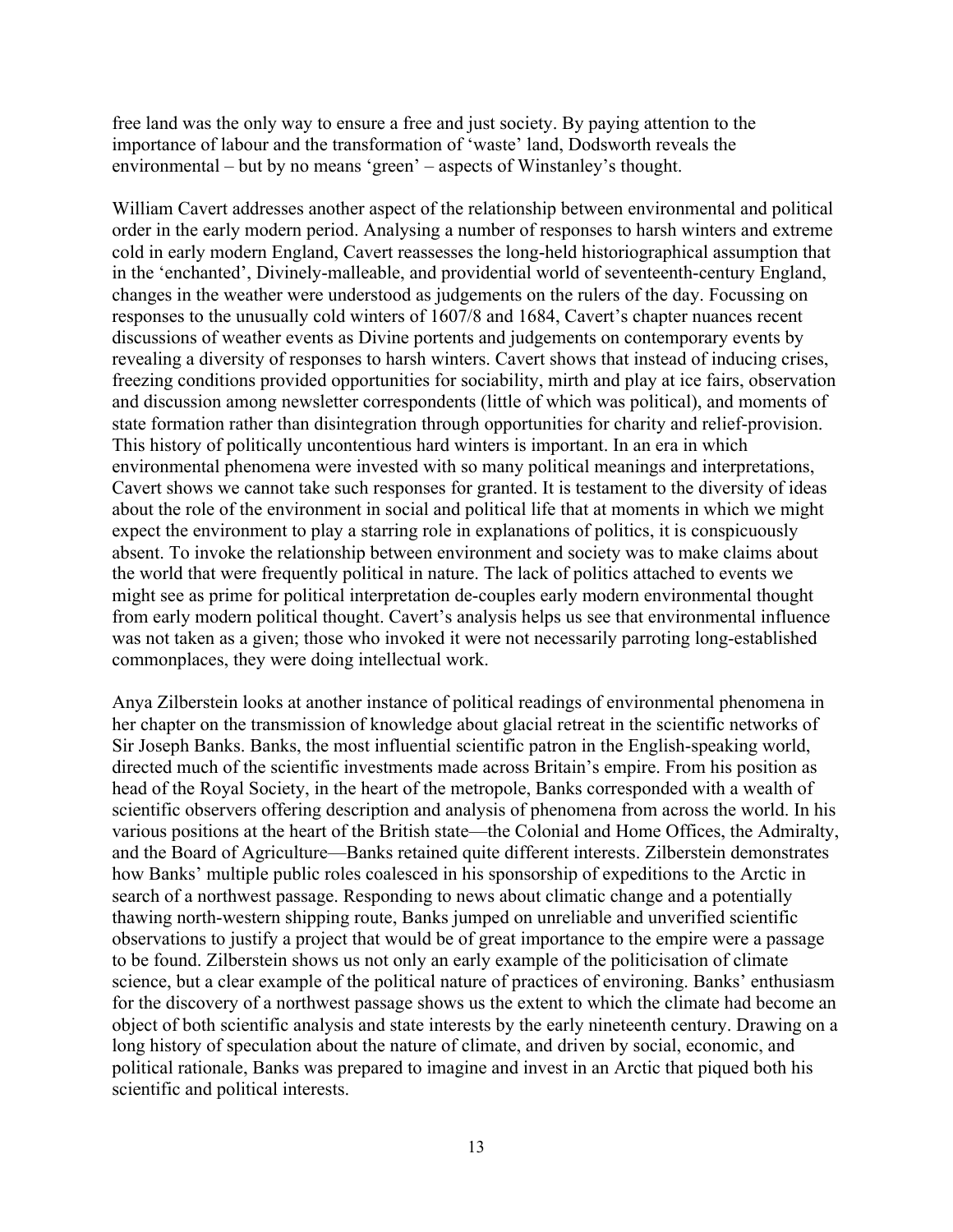Anthony Carlson's chapter, along with Earle's and Dodsworth's, highlights the importance of the body in understandings of environmental influence and attempts to manipulate it for gain. Carlson demonstrates the continued importance of climatic, miasmic, and humoural theory in the United States in the later eighteenth and nineteenth centuries, showing how the spread of Yellow Fever in the 1790s brought these much older, European ideas to the fore in medical and agricultural discussions of public health, federal, and state land use policy. Discoveries in medicine, meteorology, and pneumatic chemistry pointed to water – particularly standing and stagnant water – as the source of miasmas, the cause of yellow fever, and thus the determinant factor in the creation of unhealthy climates. Tracing the influential discourses of humouralism and miasma through European writings on agricultural science, through local American agricultural magazines, and eventually into the official record of the US Congress, Carlson shows that Americans continued to grapple with, succumb to, and attempt to influence, their climates and environments, well into the nineteenth century. They did this through a series of landscape interventions by public drainage authorities, displaying a strong faith in public institutions' capability to intervene in local environments on public health grounds. For lateeighteenth and nineteenth-century Americans, disease linked people, environmental conditions, and place. Carlson's chapter demonstrates the enduring importance of notions of environmental influence and refutes the idea that, by the early-nineteenth century, Americans had dismissed the influence of their surroundings and mentally conquered their climate.

With Carlson's essay we reach the threshold of the industrial age, a period in which the multiple interconnections of science, environmental governance, political ideology, and social engineering examined in this volume did not disappear but rather were strengthened and refined.72 It remains to be seen to what extent these later developments stand in continuity with the earlier phenomena studied in this volume, or whether changes in medical and scientific thought (including the decisive shift from a humoural and flexible to a biological and fixed view of the human body),<sup>73</sup> technological advances, and social and political transformations in the 'age of the masses' brought about significant changes in the theory and practice of 'mesopolitics'. But this is food for further thought. Our main ambition here has been to identify and test new avenues for research that may fruitfully be pursued by early modern scholars as well as by scholars in other periods. Some of these avenues are helpfully sketched out in Franz Mauelshagen's afterword, which closes the volume while opening it up to a hopefully rich series of follow-up studies.

Collectively, this collection raises more questions than we may have been able to answer; occasional dissonances may be spotted, arising from the different contexts examined, sources used, and methodologies employed; but all of this is testament, we believe, to the diversity of approaches that could and should go on to contribute to a long-term history of environmental theories and practices. As the following chapters show, the early modern period is an especially important, though lesser-known, chapter in the genealogy of Western debates over climate, climate change, and environmental governmentality. Strategically nested between the Renaissance and its recovery of classical knowledge on the one hand, and the industrial age with its fast-paced social, political, and environmental transformations on the other, the early modern period occupies a central place in this centuries-long history, and one that, as we hope to have shown, deserves further attention for its creative blending of old and new modes of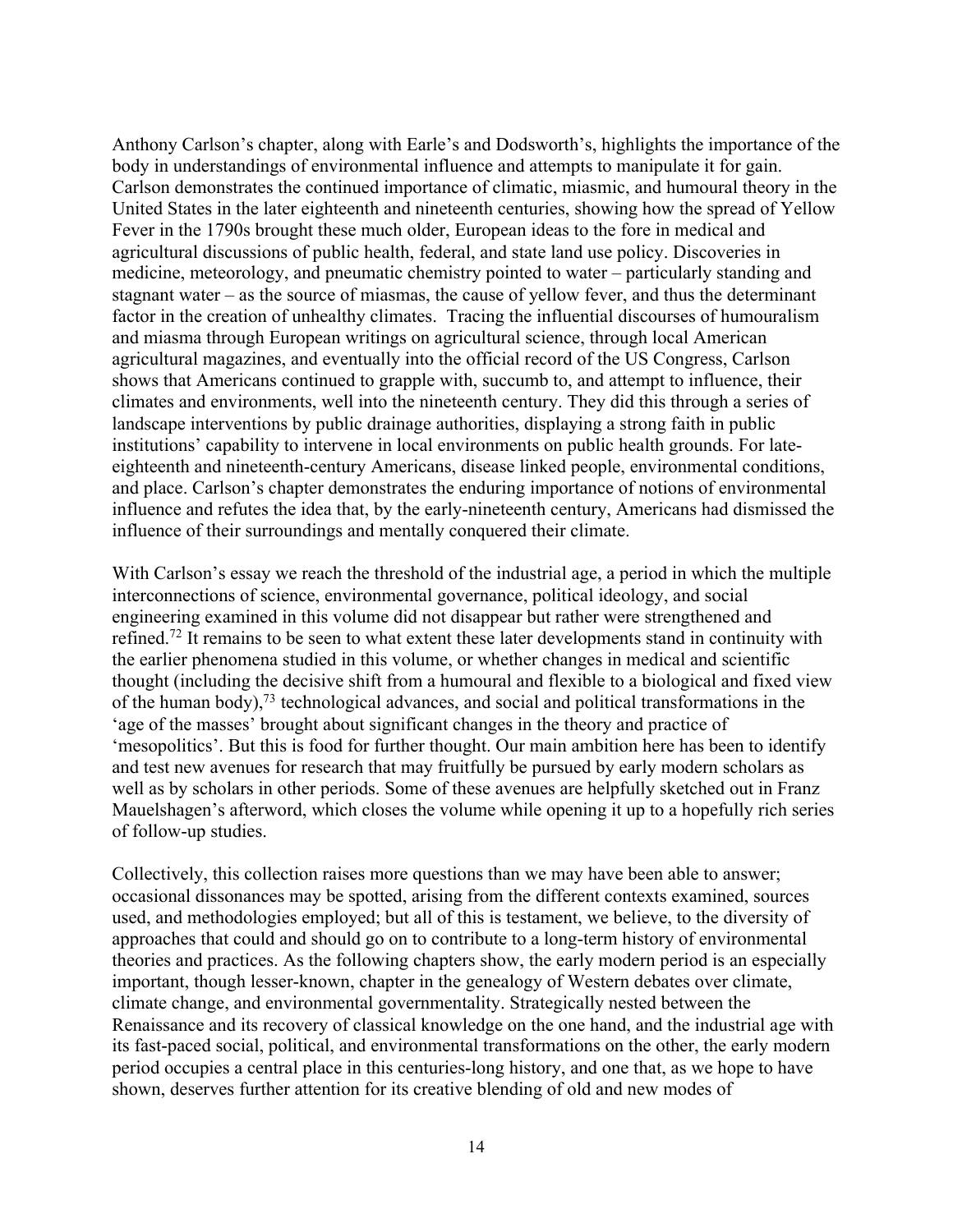understanding and engaging with climate and environmental problems. Our hope is that the present collection will pave the way to further interdisciplinary study of the long and complex history of environmental governance and of its political uses—a topic that we can only expect to become ever more central to the concerns of our own age.

<sup>1</sup> Bruce M. S. Campbell, 'Nature as Historical Protagonist: Environment and Society in Pre-Industrial England', *The Economic History Review* 63, no. 2 (2010); Greg Bankoff, 'Winds of Colonisation: The Meteorological Contours of Spain's Imperium in the Pacific 1521–1898', *Environment and History* 12, no. 1 (2006); Geoffrey Parker, *Global Crisis: War, Climate Change and Catastrophe in the Seventeenth Century* (New Haven: Yale University Press, 2013); Sam White, *The Climate of Rebellion in the Early Modern Ottoman Empire* (Cambridge: Cambridge University Press, 2013).

<sup>2</sup> For the importance of an environmental history oriented towards the retrieval of the historical agents' meanings and intentions, see Christian Pfister, 'Weather, Climate, and the Environment', in *The Oxford Handbook of Early Modern European History, 1350–1750, vol. 1: Peoples and Place*, ed. Hamish Scott (Oxford: Oxford University Press, 2015), 70. A similar approach has been attempted for the Enlightenment and post-Enlightenment periods by, for instance, Jan Golinski, *British Weather and the Climate of Enlightenment* (Chicago and London: University of Chicago Press, 2007) and *Klima*, ed. James R. Fleming and Vladimir Jankovic special issue of *Osiris* 26, no. 1 (2011).

<sup>3</sup> William Cronon, *Changes in the Land: Indians, Colonists, and the Ecology of New England* (New York: Hill & Wang, 1983); Richard Grove, *Green Imperialism: Colonial Expansion, Tropical Island Edens and the Origins of Environmentalism, 1600–1860* (Cambridge: Cambridge University Press, 2003).

<sup>4</sup> For a genealogy of the notion of 'sustainability', see Paul Warde, 'The Invention of Sustainability', *Modern Intellectual History* 8, no. 1 (2011): 153–170. Although the word 'ecology' is not attested until 1866, when it was first introduced by the German biologist Ernst Haeckel (1834–1919), Donald Worster has argued that ecological ideas *avant la lettre* can already be located in the eighteenth century (*Nature's Economy: A History of Ecological Ideas* [Cambridge: Cambridge University Press, 1994]).

 $5$  Paul Warde, 'Imposition, Emulation and Adaptation: Regulatory Regimes in the Commons of Early Modern Germany', *Environment and History* 19, no. 3 (2013).

<sup>6</sup> Paul Sabin, 'Rooting around in Search of Causality', *Environmental History* 10, no. 1 (2005): 83.

<sup>7</sup> Gary Wickham and Jo-Ann Goodie, *Legal and Political Challenges of Governing the Environment and Climate Change: Ruling Nature* (London and New York: Routledge, 2013), 42–43.

8 OED, 'Environment', n. 1 <http://www.oed.com/view/Entry/63089> [last accessed 9 June 2016].

<sup>9</sup> Ptolemy, *Tetrabiblos*, 2.2.58, ed. F.E. Robbins (Cambridge MA: Harvard University Press, 1940), 127.

<sup>10</sup> Ptolemy, *Tetrabiblos*, 2.1, 117. On ancient and early modern meteorology, see Craig Martin, *Renaissance Meteorology: From Pomponazzi to Descartes* (Baltimore: Johns Hopkins University Press, 2011). For an ancient application of elemental meteorology to medical thought,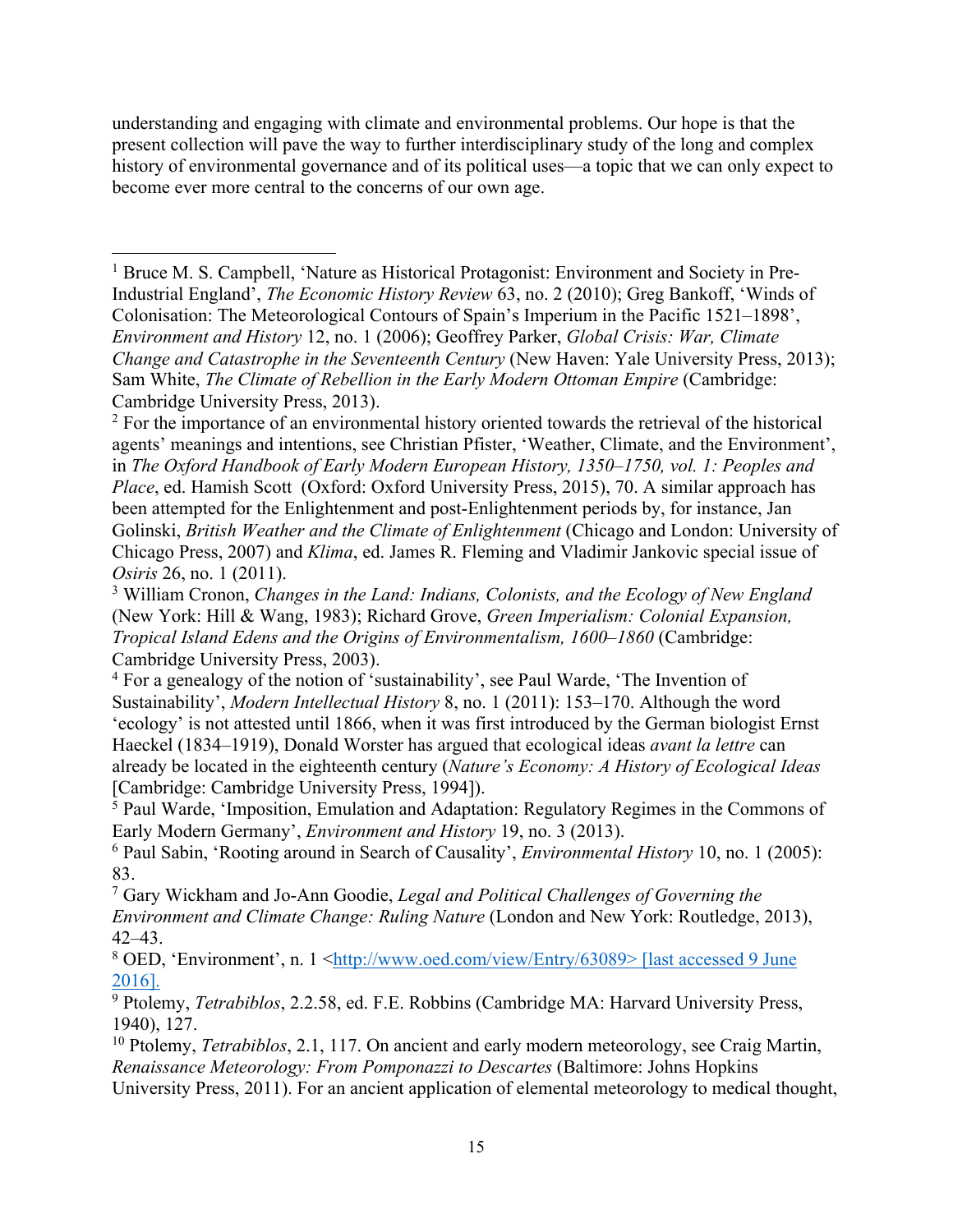see the collection of pseudo-Aristotelian *Problems* in *The Complete Works of Aristotle: The Revised Oxford Translation*, ed. Jonathan Barnes (2 vols; Princeton: Princeton University Press, 1984), 14.7.41–42, ii, 1414.

<sup>11</sup> Ptolemy, *Tetrabiblos,* 2.2, 127.

<sup>12</sup> Marian J. Tooley, 'Bodin and the Mediaeval Theory of Climate', *Speculum* 28, no. 1 (1953). <sup>13</sup> For ancient theories of *klima*, see Alexander Altmann, 'Judah Halevi's Theory of Climates', *Aleph* 5 (2005). For their medieval and early modern reception, see N. Wey Gómez, *The Tropics of Empire: Why Columbus Sailed South to the Indies* (Cambridge, MA: The MIT Press, 2008).

<sup>14</sup> Clarence Glacken, *Traces on the Rhodian Shore. Nature and culture in western thought from ancient times to the end of the eighteenth century* (Berkeley, CA: University of California Press, 1967), 80–115; Andrew Wear, 'Place, Health, and Disease: The Airs, Waters, Places Tradition in Early Modern England and North America', *Journal of Medieval and Early Modern Studies* 38, no. 3 (2008). See the second section, below, for further details on ancient and early modern theories of climate.

<sup>15</sup> Philip W. Sutton, *The Environment: A Sociological Introduction* (Cambridge: Polity Press,

2007), 1–4. 16 Sverker Sörlin and Paul Warde, 'Making the Environment Historical – An Introduction', in *Nature's End: History and the Environment*, ed. Sverker Sörlin and Paul Warde (Basingstoke: Palgrave, 2009), 2–3; Paul Warde, 'The Environmental History of Pre-industrial Agriculture in Europe', in *Nature's End*, ed. Sörlin and Warde, 75; Sverker Sörlin, 'Reconfiguring Environmental Expertise', *Environmental Science & Policy* 28 (2013): 16; Dolly Jørgensen and Sverker Sörlin, 'Making the Action Visible: Making Environments in Northern Landscapes', in *Northscapes: History, Technology, and the Making of Northern Environments*, ed. Dolly Jørgensen and Sverker Sörlin (Vancouver: UBC Press, 2013), 5.

<sup>17</sup> Hannes Bergthaller, et al., 'Mapping Common Ground: Ecocriticism, Environmental History, and the Environmental Humanities', *Environmental Humanities* 5 (2014): 267. On 'placemaking', see John Dixon Hunt, *Greater Perfections: The Practice of Garden Theory* (London: Thames and Hudson, 2000).

<sup>18</sup> Sörlin, 'Reconfiguring Environmental Expertise', 16.

<sup>19</sup> Vladimir Jankovic, *Confronting the Climate: British airs and the making of environmental medicine* (New York: Palgrave Macmillan, 2010), 4; Mary Floyd-Wilson, *English Ethnicity and Race in Early Modern Drama* (Cambridge: Cambridge University Press, 2003), 29.

<sup>20</sup> Frank Lestringant, 'Europe et théorie des climats dans la seconde moitié du XVIe siècle', in *La conscience européenne au XVe et au XVIe siècle. Actes du colloque international organisé à l'Ecole Normale Supérieure des Jeunes Filles (30 sept.-3 oct. 1980)* (Paris: Ecole Normale Supérieure des Jeunes Filles: 1986), 206–226; Mario Pinna, 'Un Aperçu historique de la "théorie des climats"', *Annales de géographie* 547 (1989): 322–25; Reimar Müller, 'Montesquieu über Umwelt und Gesellschaft – die Klimatheorie und ihre Folgen', *Sitzungsberichte der Leibniz-Sozietät* 80 (2005): 19–32.

 $21$  For a reappraisal of the conceptual history of climate, see Franz Mauelshagen, 'Ein neues Klima im 18. Jahrhundert', *Zeitschrift für Kulturwissenschaften* 1 (2016): 39–57.

<sup>22</sup> See Glacken, *Traces on the Rhodian Shore*; Lucien Boia, *The Weather in the Imagination*, trans. Roger Leverdier (London: Reaktion Books 2005); Sara Miglietti, 'Mastering the Climate: Theories of Environmental Influence in the Long Seventeenth Century' (PhD dissertation, University of Warwick, 2016).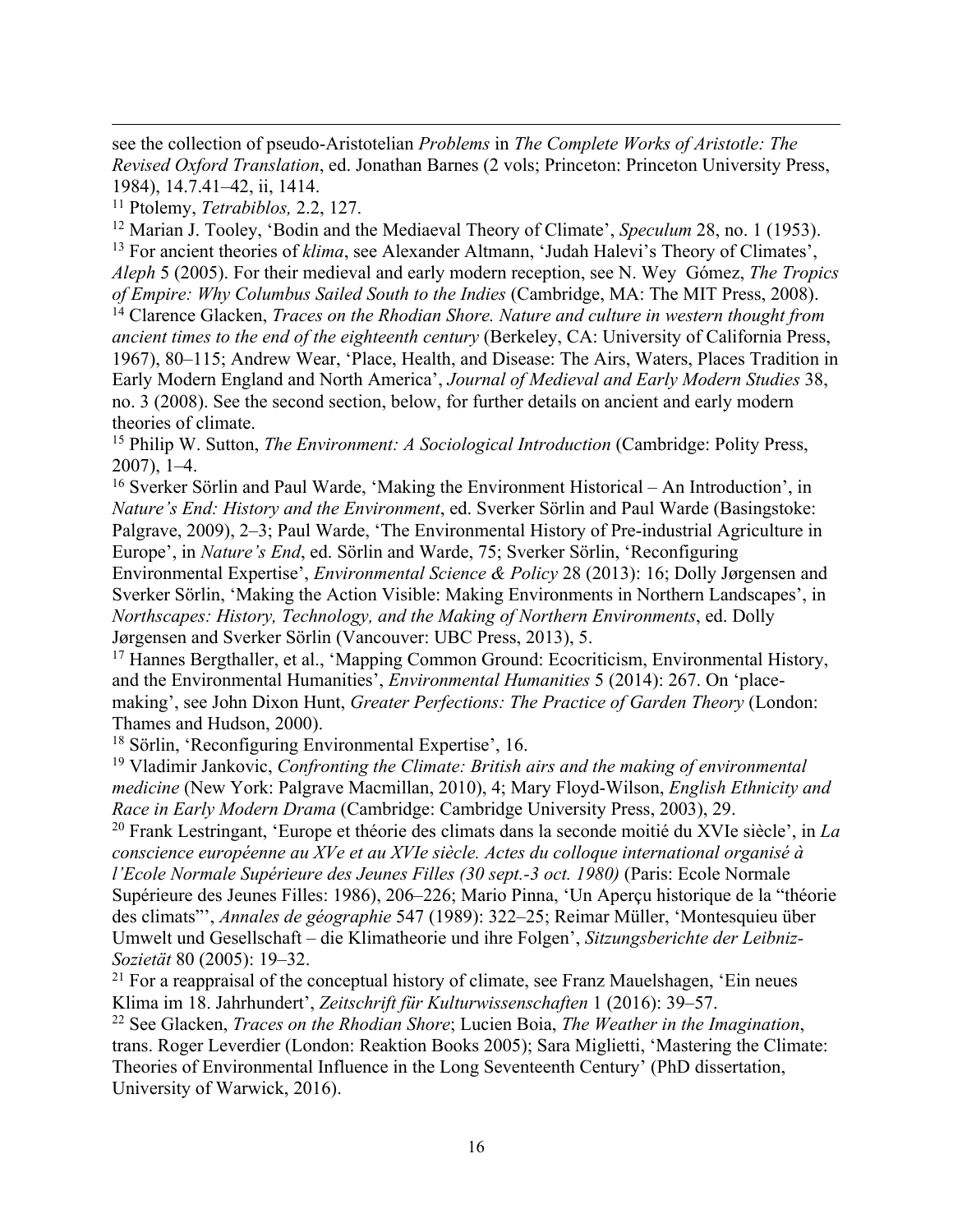<sup>23</sup> Montesquieu may at once be seen as the apogee of an older tradition and as the initiator of a new one. On his transitional role, see Mauelshagen, 'Ein neues Klima im 18. Jahrhundert'. On Montesquieu as a 'climate theorist', see, in this volume, Morera, 'Marshes as Microclimates' and Spavin, 'Jean Bodin and the Idea of Anachorism'.

<sup>24</sup> Jean Bodin, *Les Six livres de la République* (Paris: Jacques Du Puys, 1576), 516 (5.1: 'Du reiglement qu'il faut tenir pour accommoder la forme de République à la diversité des hommes').  $25$  For this link between individual bodies and the body politic, and how it operates in early modern 'biopolitics', see David Glimp, *Increase and Multiply: Governing Cultural Reproduction in Early Modern England* (Minneapolis: University of Minnesota Press, 2003)*.*

<sup>26</sup> Sandra Cavallo and Tessa Storey, *Healthy Living in Late Renaissance Italy* (Oxford: Oxford University Press, 2013), 8; Sandra Cavallo, 'Health, Air and Material Culture in the Early Modern Italian Domestic Environment', *Social History of Medicine* (forthcoming), 11.

<sup>27</sup> Mark Jenner, 'The Politics of London Air: John Evelyn's *Fumifugium* and the Restoration', *Historical Journal* 38, no. 3 (1995); *Curare la città: sanità e igiene a Firenze, Roma, Parigi, Londra, Barcellona*, ed. Renato Sansa, special issue of *Storia Urbana* 112 (2006); Ken Hiltner, *What Else is Pastoral? Renaissance Literature and the Environment* (Ithaca and London: Cornell University Press, 2011), Chapter 5; William M. Cavert, *The Smoke of London: Energy and Environment in the Early Modern City* (Cambridge: Cambridge University Press, 2016). <sup>28</sup> Verena Winiwarter, 'The Art of Making the Earth Fruitful: Medieval and Early Modern Improvements in Soil Fertility', in *Ecologies and Economies in Medieval and Early Modern Europe*, ed. Scott G. Bruce (Leiden: Brill, 2010), 99; Warde, 'The Invention of Sustainability', 156.

<sup>29</sup> Jonas Moore, *The history or narrative of the great level of the fenns, called Bedford level with a large map of the said level, as drained, surveyed, & described by Sir Jonas Moore Knight, His late Majesties Surveyor-General of his ordnance* (London: Moses Pitt, 1685), 75–76. On the dispute surrounding these drainage schemes and the competing ideological arguments mobilised therein, see Hiltner, *What Else is Pastoral?*, Chapter 6.

<sup>30</sup> See Glacken, *Traces on the Rhodian Shore* (especially Chapters 1.2, 2.2, 3.2); Lestringant, 'Europe et théorie des climats dans la seconde moitié du XVIe siècle', 218–21; Floyd-Wilson, *English Ethnicity*; Glimp, *Increase and Multiply*; Boia, *The Weather in the Imagination*, 23. <sup>31</sup> See Miglietti, 'Mastering the Climate'.

<sup>32</sup> 'Ces moyens de diriger et de changer le cours de la population sont dans la main du gouvernement; sa puissance est plus étendue encore; souvent il dépend de lui de changer la température de l'air et d'améliorer le climat. Un cours donné aux eaux croupissantes, des forêts plantées ou brulées, des montagnes détruites par le temps ou par la culture continuelle de leur superficie, forment un sol et un climat nouveau. Si du climat, du régime, des usages, de l'habitude de certaines actions, il résulte le principe inconnu qui forme les caractères et les esprits, on peut dire que les Souverains […] régissent l'existence physique et morale de leurs sujets. Peut-être un jour pourra-t-on tirer parti de ces moyens pour donner aux moeurs et à l'esprit de la nation une nuance à volonté' (Jean-Baptiste Moheau, *Recherches et considérations sur la population de France* [Paris, 1778], 291–92; quoted and translated in Michel Foucault, *Security, Territory, Population: Lectures at the Collège de France 1977–1978*, trans. Graham Burchell (Basingstoke: Palgrave Macmillan, 2007: 22–23). For a discussion of this text, see Miglietti, 'Mastering the Climate', 278–281, 288–289.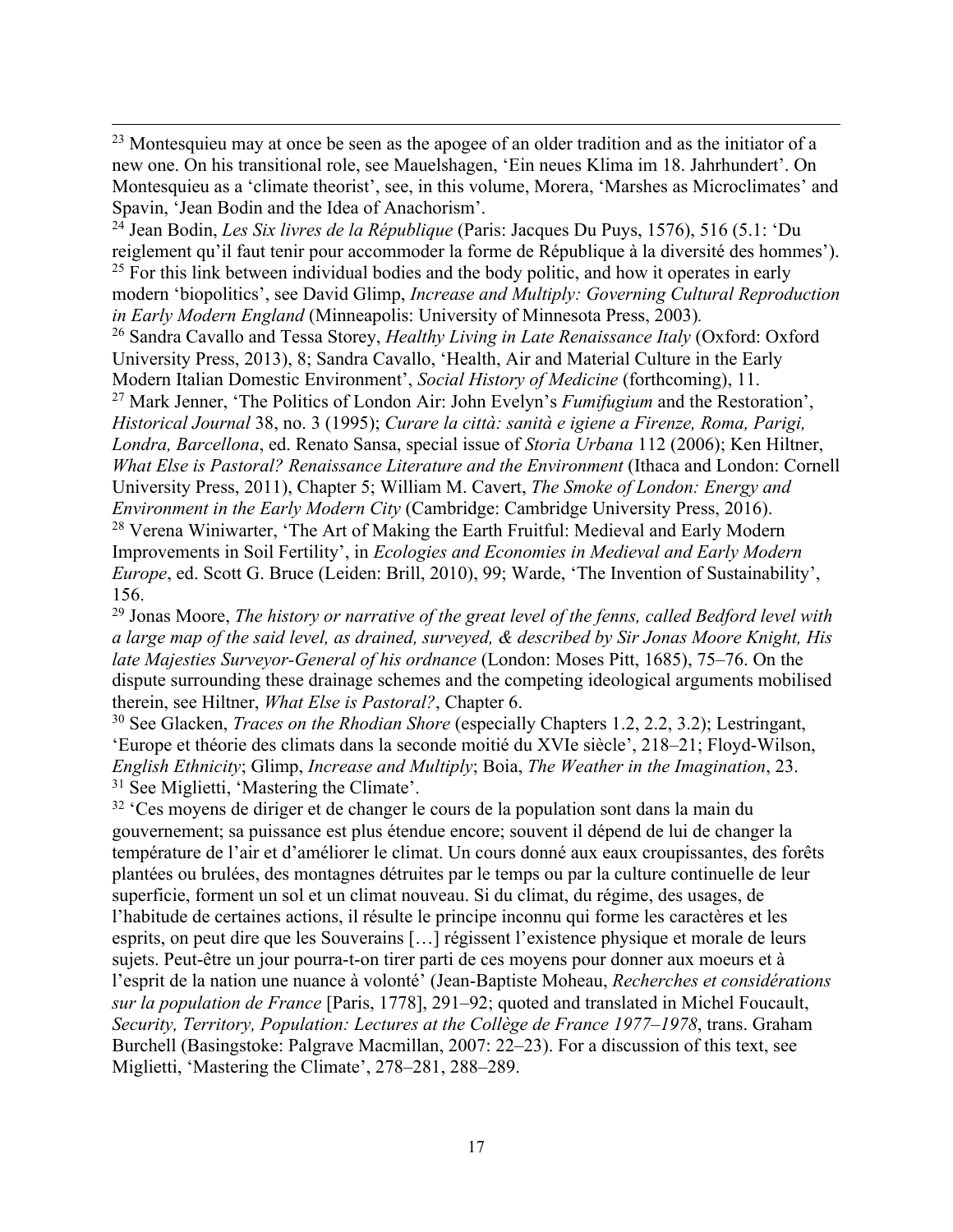<sup>34</sup> Michel Foucault, *Naissance de la biopolitique: Cours au Collège de France (1978–1979)* (Paris: Gallimard, 2004). For useful introductions to governmentality, see Margo Huxley 'Geographies of Governmentality', in *Space, Knowledge, Power: Foucault and Geography*, ed. J. Crampton and S. Elden (London, Ashgate, 2007), 185–204; Peter Miller and Nikolas Rose, *Governing the Present: Administering Economic, Social and Personal Life* (London: Polity, 2008).

<sup>35</sup> On mesopolitics ('mésopolitique') see Ferhat Taylan, 'La Rationalité mésologique. Connaissance et gouvernement des milieux de vie (1750–1900)' (PhD Thesis, Université de Bordeaux III, 2014).

<sup>36</sup> According to Mark Harrison (*Climates and Constitutions: Health, Race, Environment and British Imperialism in India, 1600–1850* [Oxford: Oxford University Press, 1999]) and Jean-Baptiste Fressoz (*L'Apocalypse joyeuse. Une histoire du risque technologique* [Paris: Seuil, 2012]), among others, it was only after 1800 that attitudes towards environmental influence shifted from being predominantly adaptive or reactive towards being increasingly proactive, as the idea that 'favourable climates could be manufactured' came to be largely accepted (Harrison, *Climates and Constitutions*, 22). However, recent research shows that a clear trend in this sense can already be detected in the seventeenth century (see Miglietti, 'Mastering the Climate', Chapter 4, and Morera, 'Marshes as Microclimates' in this volume).

 $37$  Gerhard Jaritz and Verena Winiwarter, 'On the Perception of Nature in Renaissance Society', in *Nature and Society in Historical Context*, ed. Mikuláš Teich, Roy Porter and Bo Gustafsson (Cambridge: Cambridge University Press, 1997), 91–111.

<sup>38</sup> Peter Coates, *Nature: Western Attitudes Since Ancient Times* (Cambridge: Polity, 1998), 81. <sup>39</sup> For bodily knowledge, see, Richard White, "Are You an Environmentalist or Do You Work for a Living?": Work and Nature', in *Uncommon Ground: Towards Reinventing Nature*, ed. William Cronon (New York: W.W. Norton, 1995), 173.

<sup>40</sup> See, e.g., *Reappraisals of the Scientific Revolution*, ed. David C. Lindberg and Robert S. Westman (Cambridge: Cambridge University Press, 1990); Andrew Wear, *Knowledge and Practice in English Medicine, 1550–1680* (Cambridge: Cambridge University Press, 2000); Craig Martin, *Renaissance Meteorology from Pomponazzi to Descartes* (Baltimore, MD: Johns Hopkins University Press, 2011), all of which document the significant transformations taking place in various fields of science and medicine in the seventeenth century without subscribing acritically to conventional notions of a 'scientific' and 'medical' revolution, but rather emphasising both continuities and discontinuities with earlier periods.

<sup>41</sup> On the 'long decline' of astrology and humouralism, see respectively: Bernard Capp, *Astrology and the Popular Press*: *English Almanacs, 1500–1800* (London: Faber and Faber, 1979) and Harrison, *Climates and Constitutions*.

<sup>42</sup> Sörlin, 'Reconfiguring Environmental Expertise', 16.

<sup>43</sup> Miller and Rose, *Governing the Present*, 15–16.

<sup>44</sup> Keith Lindley, *Fenland Riots and the English Revolution* (London: Heinmann, 1982); Clive Holmes, 'Drainers and Fenmen: The Problem of Popular Political Consciousness in the Seventeenth Century', in *Order and Disorder in Early Modern England*, ed. Anthony Fletcher and John Stevenson (Cambridge: Cambridge University Press, 1985), 166–95; H.C. Darby, *The Changing Fenland* (Cambridge: Cambridge University Press, 1983).

<sup>33</sup> James Fleming, *Historical Perspectives on Climate Change* (Oxford and New York: Oxford University Press, 1998).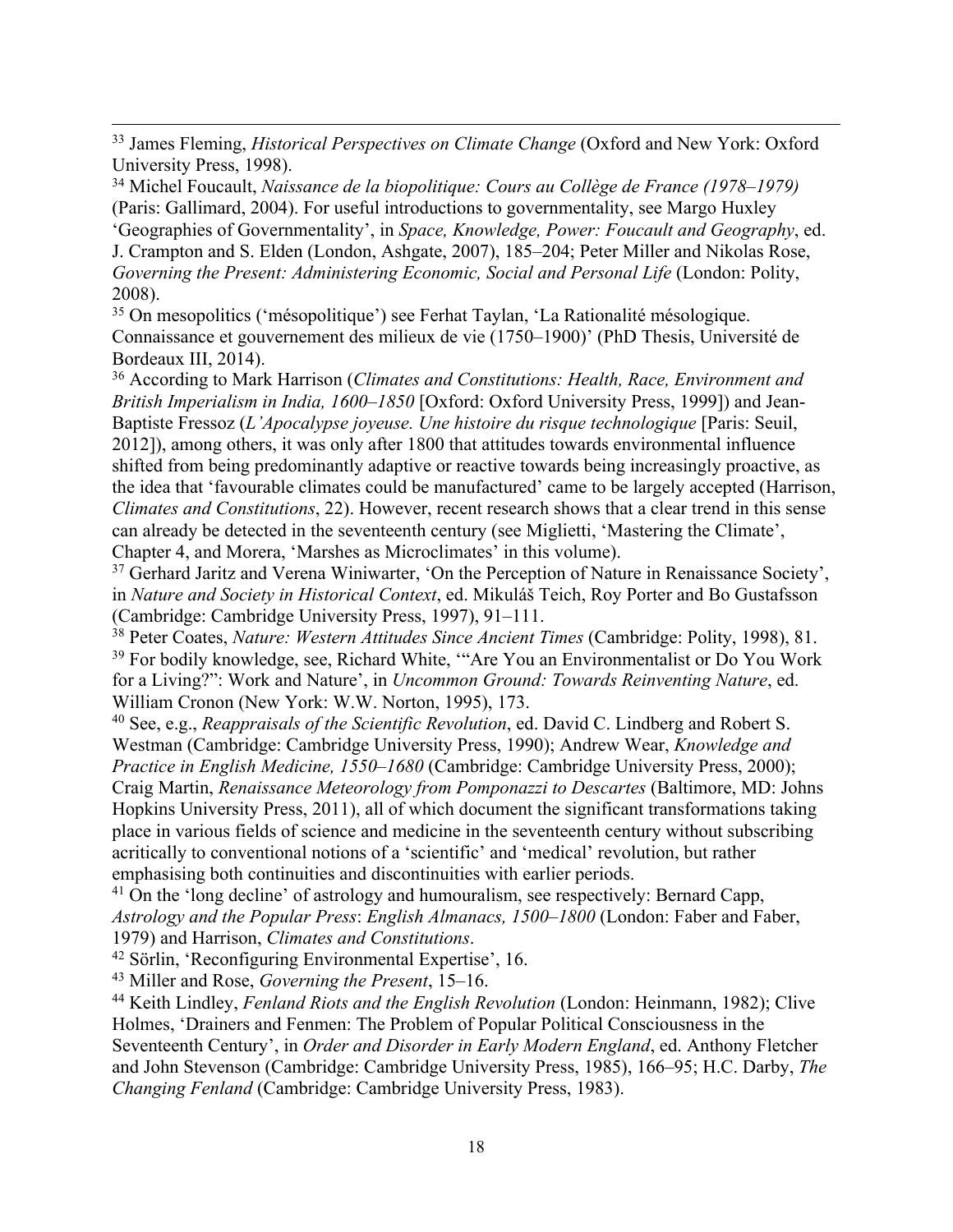<sup>45</sup> Nicholas Blomley, 'Making Private Property: Enclosure, Common Right and the Work of Hedges', *Rural History* 18, no. 1 (2007).

<sup>46</sup> Ellen F. Arnold, *Negotiating the Landscape: Environment and Monastic Identity in the Medieval Ardennes* (Philadelphia: University of Pennsylvania Press, 2012); Stephen Rippon, '"Uncommonly rich and fertile" or "not very salubrious"? The Perception and Value of Wetland Landscapes', *Landscapes* 1 (2009): 50; Vittoria Di Palma, *Wasteland: A History* (New Haven, CT: Yale University Press, 2014), 89–92.

<sup>47</sup> Richard Hoffmann, *An Environmental History of Medieval Europe* (Cambridge: Cambridge University Press, 2013), 138.

<sup>48</sup> Carole Rawcliffe*, Urban Bodies: Communal Health in Late Medieval English Towns and Cities* (Woodbridge: The Boydell Press, 2013); Leona Skelton, *Sanitation in Urban Britain, 1560–1700* (London: Routledge, 2016).

<sup>49</sup> Keith Thomas, *Man and the Natural World: Changing Attitudes in England, 1500–1800* (London: Penguin, 1983), 254–55.

<sup>50</sup> David Garrioch, '1666 and London's Fire History: A Re-Evaluation', *The Historical Journal* 59, no. 2 (2016).

<sup>51</sup> Paul Warde, 'Fear of Wood Shortage and the Reality of the Woodland in Europe, c. 1450– 1850', *History Workshop Journal* 62 (2006). Standish cited in Warde, 'The Invention of Sustainability', 160.

<sup>52</sup> Carolyn Merchant, *Reinventing Eden: The Fate of Nature in Western Culture* (New York: Routledge, 2003), 59–63.

<sup>53</sup> Cressy Dymock, 'A DISCOVERY For New DIVISIONS, OR, Setting out of LANDS, as to the best Forme: Imparted in a Letter to Samuel Hartlib, Esquire', in *A discoverie for division or setting out of land, as to the best form published by Samuel Hartlib esquire, for direction and more advantage and profit of the adventurers and planters in the fens and other waste and undisposed places in England and Ireland*, ed. Samuel Hartlib (London: Richard Wodenothe, 1653), 1–11.

<sup>54</sup> Richard Grove, 'Cressey Dymock and the Draining of the Fens: An Early Agricultural Model', *The Geographical Journal* 147, no. 1 (1981).

<sup>55</sup> Paul Slack, *The Invention of Improvement: Information and Material Progress in Seventeenth-Century England* (Oxford: Oxford University Press, 2014).

<sup>56</sup> Torsten Meyer, 'Cultivating the Landscape: The Perception and Description of Work in Sixteenth- to Eighteenth-Century German "Household Literature" (*Hausväterliteratur*)', in *The Idea of Work in Europe from Antiquity to Modern Times*, ed. Josef Ehmer and Catharina Lis (Farnham: Ashgate, 2009), 222.

<sup>57</sup> Walter Blith, *The English improver, or a new survey of husbandry* (London: J. Wright, 1649), Sig. A1v.

<sup>58</sup> 43 Elizabeth I, c. 11 'An Act for the Recovery of Many Hundred Thousand Acres of Marshes and other Groundes', in *Statutes of the Realm* (11 vols; London: HMSO, 1810), iv, 977; 'May 1649: An Act for drayning the Great Level of the Fens, extending itself into the Counties of Northampton, Norfolk, Suffolk, Lincoln, Cambridge and Huntingdon, and the Isle of Ely, or some of them.' in *Acts and Ordinances of the Interregnum, 1642–1660*, ed. C.H. Firth and R.S. Rait (London: HMSO, 1911), 130–139.